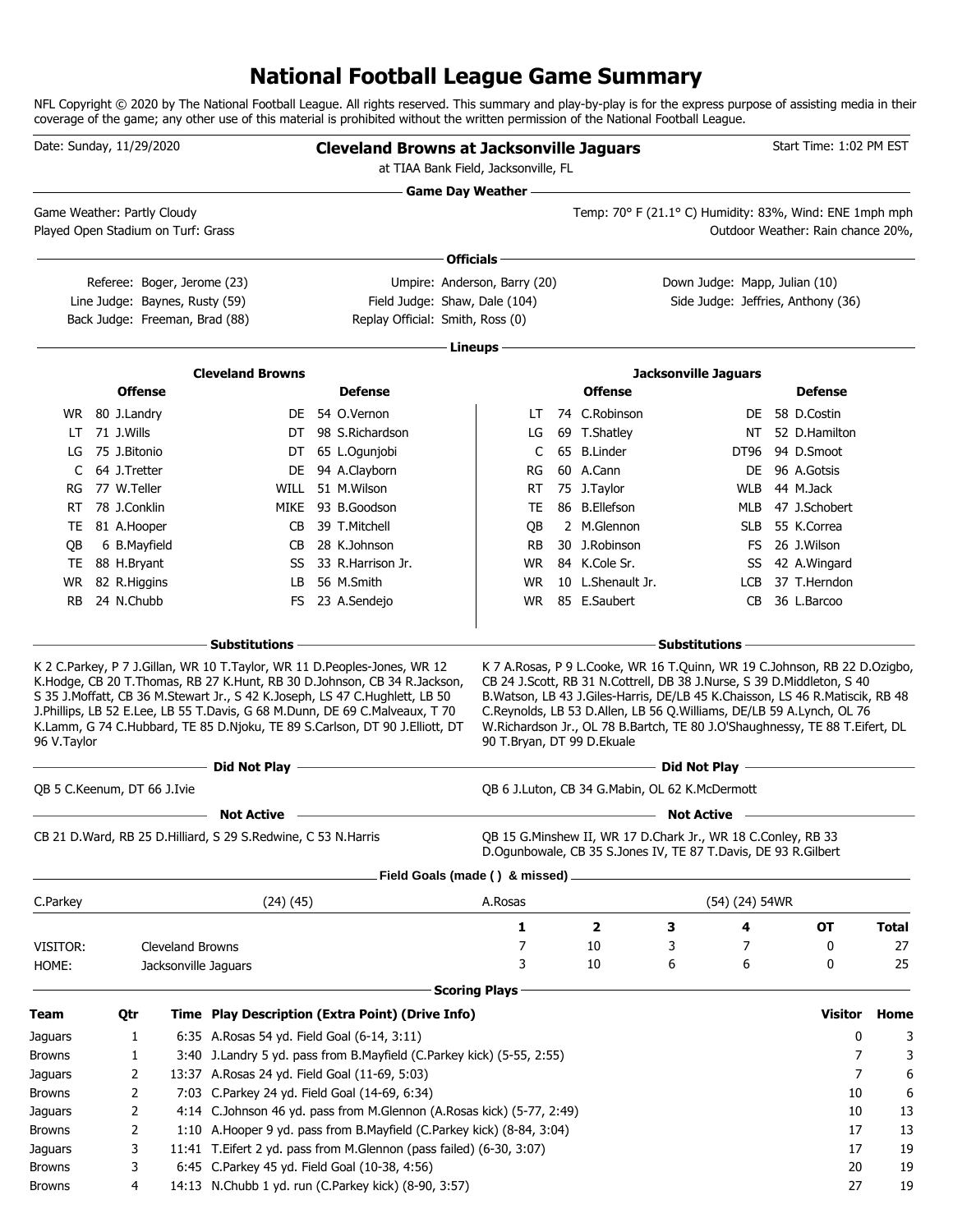### **National Football League Game Summary**

NFL Copyright © 2020 by The National Football League. All rights reserved. This summary and play-by-play is for the express purpose of assisting media in their coverage of the game; any other use of this material is prohibited without the written permission of the National Football League.

Paid Attendance: 15,926 Time: 3:12 Jaguars 4 2:14 J.Robinson 4 yd. run (pass failed) (11-78, 3:15) 27 25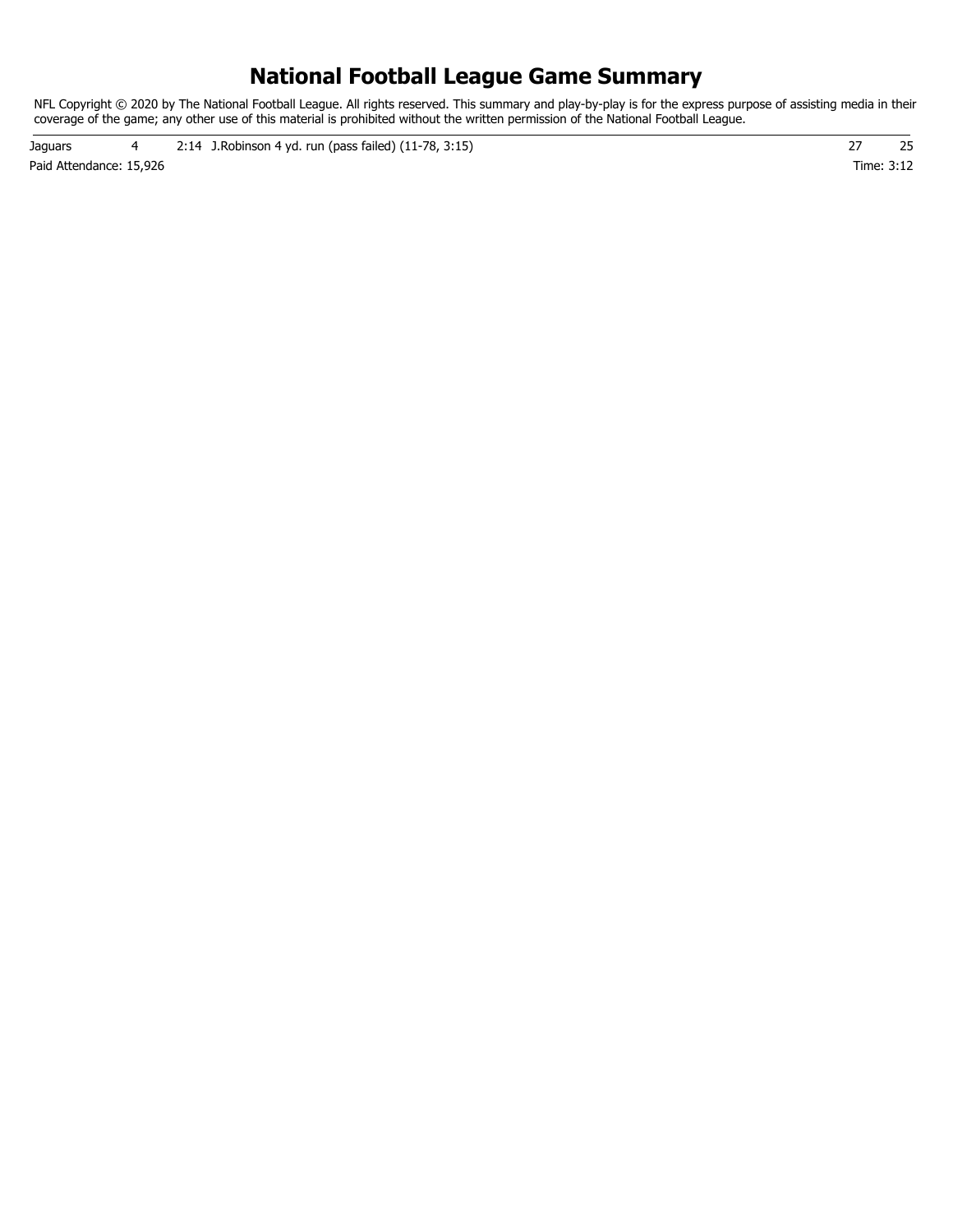# **Final Individual Statistics**

| <b>ATT</b><br><b>ATT</b><br><b>YDS</b><br><b>AVG</b><br>LG<br><b>TD</b><br><b>YDS</b><br><b>AVG</b><br>LG<br>TD<br><b>RUSHING</b><br>19<br>144<br>7.6<br>29<br>J.Robinson<br>22<br>128<br>5.8<br>27<br>$\mathbf{1}$<br>1<br>10<br>62<br>6.2<br>27<br>M.Glennon<br>2<br>6<br>0<br>0<br>3.0<br>$\overline{4}$<br>1<br>0.3<br>L.Shenault Jr.<br>$\mathbf{1}$<br>6<br>6.0<br>0<br>4<br>4<br>0<br>6<br>33<br>207<br>6.3<br>29<br>25<br>5.6<br>27<br>1<br>1<br>Total<br>140<br><b>CMP</b><br>SK/YD<br><b>PASSING</b><br><b>IN</b><br><b>YDS</b><br>TD<br>LG IN<br>RT<br><b>ATT</b><br><b>CMP</b><br>YDS<br>SK/YD TD<br><b>RT</b><br>ATT<br>LG<br>96.7<br>29<br>19<br>258<br>2<br>27<br>$0$ 116.7<br>M.Glennon<br>35<br>20<br>235<br>0/0<br>2<br>46<br>2/6<br>0<br>258<br>35<br>0/0<br>46<br>96.7<br>29<br>2/6<br>2<br>27<br>$0$ 116.7<br>235<br>2<br>0<br>19<br>Total<br>20<br><b>TD</b><br><b>TAR</b><br><b>REC</b><br><b>YDS</b><br><b>AVG</b><br><b>TD</b><br><b>PASS RECEIVING</b><br><b>TAR</b><br><b>REC</b><br><b>YDS</b><br><b>AVG</b><br>LG<br>LG<br>8<br>143<br>17.9<br>J.Robinson<br>6<br>6.2<br>0<br>11<br>27<br>5<br>31<br>14<br>1<br>3<br>3<br>32<br>10.7<br>C.Johnson<br>24.0<br>14<br>0<br>8<br>4<br>96<br>46<br>1<br>K.Cole Sr.<br>3<br>3<br>31<br>10.3<br>17<br>6<br>14.7<br>0<br>0<br>3<br>44<br>20<br>2<br>2<br>13<br>6.5<br>9<br>3<br>10.3<br>0<br>L.Shenault Jr.<br>4<br>31<br>13<br>1<br>2<br>15<br>15.0<br>15<br>T.Eifert<br>3<br>5.3<br>8<br>$\mathbf{1}$<br>1<br>0<br>4<br>16<br>2<br>2<br>13<br>13.0<br>13<br>J.O'Shaughnessy<br>17<br>8.5<br>10<br>0<br>1<br>0<br>4<br>$\mathbf{0}$<br><b>B.Ellefson</b><br>0<br>0.0<br>$\mathbf 0$<br>0<br>1<br>1<br>11<br>11.0<br>11<br>0<br>1<br>$\overline{2}$<br>$\mathbf 0$<br>0<br>0.0<br>0<br>0<br>1<br>0<br>0<br>0.0<br>0<br>0<br>27<br>2<br>33<br>2<br>19<br>258<br>13.6<br>27<br>Total<br>20<br>235<br>11.8<br>46<br><b>NO</b><br><b>AVG</b><br>LG<br><b>INTERCEPTIONS</b><br><b>YDS</b><br><b>AVG</b><br><b>TD</b><br><b>YDS</b><br>TD<br>NO<br>LG<br>0<br>$\mathbf 0$<br>$\mathbf 0$<br>0<br>$\mathbf 0$<br>Total<br>0<br>$\mathbf 0$<br>$\mathbf 0$<br>0<br>0<br><b>YDS</b><br><b>IN20</b><br><b>PUNTING</b><br><b>IN20</b><br>LG<br>NO<br>AVG<br><b>NET</b><br>TB<br>LG<br><b>NO</b><br><b>YDS</b><br><b>AVG</b><br>NET<br>TΒ<br>3<br>51<br>47<br>47.0<br>41.0<br>0<br>0<br>47<br>L.Cooke<br>3<br>137<br>45.7<br>44.3<br>0<br>1<br>47.0<br>3<br>45.7<br>3<br>51<br>1<br>47<br>41.0<br>0<br>0<br>47<br>Total<br>137<br>44.3<br>0<br><b>NO</b><br><b>YDS</b><br><b>AVG</b><br>FC<br>LG<br><b>PUNT RETURNS</b><br><b>YDS</b><br><b>AVG</b><br><b>FC</b><br>LG<br><b>TD</b><br>TD<br><b>NO</b><br>6<br>6<br>$\mathbf 0$<br>4.0<br>4<br>0<br>T.Quinn<br>1<br>6.0<br>0<br>1<br>4<br>1<br>0<br>0.0<br>0<br>0<br>1<br>0<br>0<br>4.0<br>0<br>6<br>6.0<br>6<br>1<br>4<br>1<br>4<br>Total<br>1<br>0<br><b>NO</b><br><b>YDS</b><br><b>AVG</b><br><b>FC</b><br>LG<br><b>TD</b><br><b>KICKOFF RETURNS</b><br><b>YDS</b><br><b>AVG</b><br><b>TD</b><br><b>NO</b><br>FC<br>LG<br>0<br>3<br>93<br>31.0<br>0<br>43<br>0<br>N.Cottrell<br>2<br>34<br>17.0<br>0<br>18<br>3<br>0<br>0.0<br>0<br>0<br>[TOUCHBACK]<br>0<br>0.0<br>0<br>0<br>0<br>0<br>4<br>3<br>93<br>31.0<br>$\pmb{0}$<br>43<br>$\mathbf 0$<br>Total<br>2<br>34<br>17.0<br>0<br>18<br>$\Omega$<br><b>Cleveland Browns</b><br><b>FUMBLES</b><br>FUM LOST<br>OWN-REC YDS TD<br><b>FORCED</b><br><b>YDS</b><br><b>OUT-BDS</b><br><b>OPP-REC</b><br>TD<br>$\mathbf{1}$<br>$\Omega$<br>0<br>$\mathbf{0}$<br>$\mathbf{0}$<br>$\mathbf{0}$<br>H.Bryant<br>$\mathbf{1}$<br>0<br>0<br>0<br>$\mathbf 0$<br>Total<br>0<br>$\mathbf 0$<br>$\mathbf{0}$<br>0<br>$\mathbf 0$<br>$\mathbf{1}$<br>$\mathbf{1}$<br>$\mathbf{0}$<br>0<br><b>Jacksonville Jaguars</b><br>FUM LOST<br>OWN-REC YDS TD<br><b>FORCED</b><br><b>OPP-REC</b><br><b>OUT-BDS</b><br><b>FUMBLES</b><br><b>YDS</b><br>TD<br>J.Schobert<br>0<br>0<br>0<br>0<br>0<br>$\mathbf{0}$<br>$\mathbf{0}$<br>0<br>$\mathbf{1}$<br>0<br>0<br>0<br>$\mathbf 0$<br>$\mathbf 0$<br>17<br>0<br>A.Wingard<br>0<br>0<br>$\mathbf{1}$<br>0<br>Total<br>$\mathbf 0$<br>$\mathbf 0$<br>17<br>0<br>0<br>0<br>$\mathbf{1}$<br>0<br>0<br>$\mathbf{1}$ |                        | <b>Cleveland Browns</b> |  |  |  |  |  | <b>Jacksonville Jaguars</b> |  |  |
|--------------------------------------------------------------------------------------------------------------------------------------------------------------------------------------------------------------------------------------------------------------------------------------------------------------------------------------------------------------------------------------------------------------------------------------------------------------------------------------------------------------------------------------------------------------------------------------------------------------------------------------------------------------------------------------------------------------------------------------------------------------------------------------------------------------------------------------------------------------------------------------------------------------------------------------------------------------------------------------------------------------------------------------------------------------------------------------------------------------------------------------------------------------------------------------------------------------------------------------------------------------------------------------------------------------------------------------------------------------------------------------------------------------------------------------------------------------------------------------------------------------------------------------------------------------------------------------------------------------------------------------------------------------------------------------------------------------------------------------------------------------------------------------------------------------------------------------------------------------------------------------------------------------------------------------------------------------------------------------------------------------------------------------------------------------------------------------------------------------------------------------------------------------------------------------------------------------------------------------------------------------------------------------------------------------------------------------------------------------------------------------------------------------------------------------------------------------------------------------------------------------------------------------------------------------------------------------------------------------------------------------------------------------------------------------------------------------------------------------------------------------------------------------------------------------------------------------------------------------------------------------------------------------------------------------------------------------------------------------------------------------------------------------------------------------------------------------------------------------------------------------------------------------------------------------------------------------------------------------------------------------------------------------------------------------------------------------------------------------------------------------------------------------------------------------------------------------------------------------------------------------------------------------------------------------------------------------------------------------------------------------------------------------------------------------------------------------------------------------------------------------------------------------------------------------------------------------------------------------------------------------------------------------------------------------------------------------------------------------------------------------------------------------------------------------------------------------------------------------------------------------------------------------------------------------------------|------------------------|-------------------------|--|--|--|--|--|-----------------------------|--|--|
|                                                                                                                                                                                                                                                                                                                                                                                                                                                                                                                                                                                                                                                                                                                                                                                                                                                                                                                                                                                                                                                                                                                                                                                                                                                                                                                                                                                                                                                                                                                                                                                                                                                                                                                                                                                                                                                                                                                                                                                                                                                                                                                                                                                                                                                                                                                                                                                                                                                                                                                                                                                                                                                                                                                                                                                                                                                                                                                                                                                                                                                                                                                                                                                                                                                                                                                                                                                                                                                                                                                                                                                                                                                                                                                                                                                                                                                                                                                                                                                                                                                                                                                                                                                                  | <b>RUSHING</b>         |                         |  |  |  |  |  |                             |  |  |
|                                                                                                                                                                                                                                                                                                                                                                                                                                                                                                                                                                                                                                                                                                                                                                                                                                                                                                                                                                                                                                                                                                                                                                                                                                                                                                                                                                                                                                                                                                                                                                                                                                                                                                                                                                                                                                                                                                                                                                                                                                                                                                                                                                                                                                                                                                                                                                                                                                                                                                                                                                                                                                                                                                                                                                                                                                                                                                                                                                                                                                                                                                                                                                                                                                                                                                                                                                                                                                                                                                                                                                                                                                                                                                                                                                                                                                                                                                                                                                                                                                                                                                                                                                                                  | N.Chubb                |                         |  |  |  |  |  |                             |  |  |
|                                                                                                                                                                                                                                                                                                                                                                                                                                                                                                                                                                                                                                                                                                                                                                                                                                                                                                                                                                                                                                                                                                                                                                                                                                                                                                                                                                                                                                                                                                                                                                                                                                                                                                                                                                                                                                                                                                                                                                                                                                                                                                                                                                                                                                                                                                                                                                                                                                                                                                                                                                                                                                                                                                                                                                                                                                                                                                                                                                                                                                                                                                                                                                                                                                                                                                                                                                                                                                                                                                                                                                                                                                                                                                                                                                                                                                                                                                                                                                                                                                                                                                                                                                                                  | K.Hunt                 |                         |  |  |  |  |  |                             |  |  |
|                                                                                                                                                                                                                                                                                                                                                                                                                                                                                                                                                                                                                                                                                                                                                                                                                                                                                                                                                                                                                                                                                                                                                                                                                                                                                                                                                                                                                                                                                                                                                                                                                                                                                                                                                                                                                                                                                                                                                                                                                                                                                                                                                                                                                                                                                                                                                                                                                                                                                                                                                                                                                                                                                                                                                                                                                                                                                                                                                                                                                                                                                                                                                                                                                                                                                                                                                                                                                                                                                                                                                                                                                                                                                                                                                                                                                                                                                                                                                                                                                                                                                                                                                                                                  | <b>B.Mayfield</b>      |                         |  |  |  |  |  |                             |  |  |
|                                                                                                                                                                                                                                                                                                                                                                                                                                                                                                                                                                                                                                                                                                                                                                                                                                                                                                                                                                                                                                                                                                                                                                                                                                                                                                                                                                                                                                                                                                                                                                                                                                                                                                                                                                                                                                                                                                                                                                                                                                                                                                                                                                                                                                                                                                                                                                                                                                                                                                                                                                                                                                                                                                                                                                                                                                                                                                                                                                                                                                                                                                                                                                                                                                                                                                                                                                                                                                                                                                                                                                                                                                                                                                                                                                                                                                                                                                                                                                                                                                                                                                                                                                                                  | Total                  |                         |  |  |  |  |  |                             |  |  |
|                                                                                                                                                                                                                                                                                                                                                                                                                                                                                                                                                                                                                                                                                                                                                                                                                                                                                                                                                                                                                                                                                                                                                                                                                                                                                                                                                                                                                                                                                                                                                                                                                                                                                                                                                                                                                                                                                                                                                                                                                                                                                                                                                                                                                                                                                                                                                                                                                                                                                                                                                                                                                                                                                                                                                                                                                                                                                                                                                                                                                                                                                                                                                                                                                                                                                                                                                                                                                                                                                                                                                                                                                                                                                                                                                                                                                                                                                                                                                                                                                                                                                                                                                                                                  | <b>PASSING</b>         |                         |  |  |  |  |  |                             |  |  |
|                                                                                                                                                                                                                                                                                                                                                                                                                                                                                                                                                                                                                                                                                                                                                                                                                                                                                                                                                                                                                                                                                                                                                                                                                                                                                                                                                                                                                                                                                                                                                                                                                                                                                                                                                                                                                                                                                                                                                                                                                                                                                                                                                                                                                                                                                                                                                                                                                                                                                                                                                                                                                                                                                                                                                                                                                                                                                                                                                                                                                                                                                                                                                                                                                                                                                                                                                                                                                                                                                                                                                                                                                                                                                                                                                                                                                                                                                                                                                                                                                                                                                                                                                                                                  | <b>B.Mayfield</b>      |                         |  |  |  |  |  |                             |  |  |
|                                                                                                                                                                                                                                                                                                                                                                                                                                                                                                                                                                                                                                                                                                                                                                                                                                                                                                                                                                                                                                                                                                                                                                                                                                                                                                                                                                                                                                                                                                                                                                                                                                                                                                                                                                                                                                                                                                                                                                                                                                                                                                                                                                                                                                                                                                                                                                                                                                                                                                                                                                                                                                                                                                                                                                                                                                                                                                                                                                                                                                                                                                                                                                                                                                                                                                                                                                                                                                                                                                                                                                                                                                                                                                                                                                                                                                                                                                                                                                                                                                                                                                                                                                                                  | Total                  |                         |  |  |  |  |  |                             |  |  |
|                                                                                                                                                                                                                                                                                                                                                                                                                                                                                                                                                                                                                                                                                                                                                                                                                                                                                                                                                                                                                                                                                                                                                                                                                                                                                                                                                                                                                                                                                                                                                                                                                                                                                                                                                                                                                                                                                                                                                                                                                                                                                                                                                                                                                                                                                                                                                                                                                                                                                                                                                                                                                                                                                                                                                                                                                                                                                                                                                                                                                                                                                                                                                                                                                                                                                                                                                                                                                                                                                                                                                                                                                                                                                                                                                                                                                                                                                                                                                                                                                                                                                                                                                                                                  | <b>PASS RECEIVING</b>  |                         |  |  |  |  |  |                             |  |  |
|                                                                                                                                                                                                                                                                                                                                                                                                                                                                                                                                                                                                                                                                                                                                                                                                                                                                                                                                                                                                                                                                                                                                                                                                                                                                                                                                                                                                                                                                                                                                                                                                                                                                                                                                                                                                                                                                                                                                                                                                                                                                                                                                                                                                                                                                                                                                                                                                                                                                                                                                                                                                                                                                                                                                                                                                                                                                                                                                                                                                                                                                                                                                                                                                                                                                                                                                                                                                                                                                                                                                                                                                                                                                                                                                                                                                                                                                                                                                                                                                                                                                                                                                                                                                  | J.Landry               |                         |  |  |  |  |  |                             |  |  |
|                                                                                                                                                                                                                                                                                                                                                                                                                                                                                                                                                                                                                                                                                                                                                                                                                                                                                                                                                                                                                                                                                                                                                                                                                                                                                                                                                                                                                                                                                                                                                                                                                                                                                                                                                                                                                                                                                                                                                                                                                                                                                                                                                                                                                                                                                                                                                                                                                                                                                                                                                                                                                                                                                                                                                                                                                                                                                                                                                                                                                                                                                                                                                                                                                                                                                                                                                                                                                                                                                                                                                                                                                                                                                                                                                                                                                                                                                                                                                                                                                                                                                                                                                                                                  | N.Chubb                |                         |  |  |  |  |  |                             |  |  |
|                                                                                                                                                                                                                                                                                                                                                                                                                                                                                                                                                                                                                                                                                                                                                                                                                                                                                                                                                                                                                                                                                                                                                                                                                                                                                                                                                                                                                                                                                                                                                                                                                                                                                                                                                                                                                                                                                                                                                                                                                                                                                                                                                                                                                                                                                                                                                                                                                                                                                                                                                                                                                                                                                                                                                                                                                                                                                                                                                                                                                                                                                                                                                                                                                                                                                                                                                                                                                                                                                                                                                                                                                                                                                                                                                                                                                                                                                                                                                                                                                                                                                                                                                                                                  | K.Hodge                |                         |  |  |  |  |  |                             |  |  |
|                                                                                                                                                                                                                                                                                                                                                                                                                                                                                                                                                                                                                                                                                                                                                                                                                                                                                                                                                                                                                                                                                                                                                                                                                                                                                                                                                                                                                                                                                                                                                                                                                                                                                                                                                                                                                                                                                                                                                                                                                                                                                                                                                                                                                                                                                                                                                                                                                                                                                                                                                                                                                                                                                                                                                                                                                                                                                                                                                                                                                                                                                                                                                                                                                                                                                                                                                                                                                                                                                                                                                                                                                                                                                                                                                                                                                                                                                                                                                                                                                                                                                                                                                                                                  | A.Hooper               |                         |  |  |  |  |  |                             |  |  |
|                                                                                                                                                                                                                                                                                                                                                                                                                                                                                                                                                                                                                                                                                                                                                                                                                                                                                                                                                                                                                                                                                                                                                                                                                                                                                                                                                                                                                                                                                                                                                                                                                                                                                                                                                                                                                                                                                                                                                                                                                                                                                                                                                                                                                                                                                                                                                                                                                                                                                                                                                                                                                                                                                                                                                                                                                                                                                                                                                                                                                                                                                                                                                                                                                                                                                                                                                                                                                                                                                                                                                                                                                                                                                                                                                                                                                                                                                                                                                                                                                                                                                                                                                                                                  | R.Higgins              |                         |  |  |  |  |  |                             |  |  |
|                                                                                                                                                                                                                                                                                                                                                                                                                                                                                                                                                                                                                                                                                                                                                                                                                                                                                                                                                                                                                                                                                                                                                                                                                                                                                                                                                                                                                                                                                                                                                                                                                                                                                                                                                                                                                                                                                                                                                                                                                                                                                                                                                                                                                                                                                                                                                                                                                                                                                                                                                                                                                                                                                                                                                                                                                                                                                                                                                                                                                                                                                                                                                                                                                                                                                                                                                                                                                                                                                                                                                                                                                                                                                                                                                                                                                                                                                                                                                                                                                                                                                                                                                                                                  | H.Bryant               |                         |  |  |  |  |  |                             |  |  |
|                                                                                                                                                                                                                                                                                                                                                                                                                                                                                                                                                                                                                                                                                                                                                                                                                                                                                                                                                                                                                                                                                                                                                                                                                                                                                                                                                                                                                                                                                                                                                                                                                                                                                                                                                                                                                                                                                                                                                                                                                                                                                                                                                                                                                                                                                                                                                                                                                                                                                                                                                                                                                                                                                                                                                                                                                                                                                                                                                                                                                                                                                                                                                                                                                                                                                                                                                                                                                                                                                                                                                                                                                                                                                                                                                                                                                                                                                                                                                                                                                                                                                                                                                                                                  | S.Carlson              |                         |  |  |  |  |  |                             |  |  |
|                                                                                                                                                                                                                                                                                                                                                                                                                                                                                                                                                                                                                                                                                                                                                                                                                                                                                                                                                                                                                                                                                                                                                                                                                                                                                                                                                                                                                                                                                                                                                                                                                                                                                                                                                                                                                                                                                                                                                                                                                                                                                                                                                                                                                                                                                                                                                                                                                                                                                                                                                                                                                                                                                                                                                                                                                                                                                                                                                                                                                                                                                                                                                                                                                                                                                                                                                                                                                                                                                                                                                                                                                                                                                                                                                                                                                                                                                                                                                                                                                                                                                                                                                                                                  | K.Hunt                 |                         |  |  |  |  |  |                             |  |  |
|                                                                                                                                                                                                                                                                                                                                                                                                                                                                                                                                                                                                                                                                                                                                                                                                                                                                                                                                                                                                                                                                                                                                                                                                                                                                                                                                                                                                                                                                                                                                                                                                                                                                                                                                                                                                                                                                                                                                                                                                                                                                                                                                                                                                                                                                                                                                                                                                                                                                                                                                                                                                                                                                                                                                                                                                                                                                                                                                                                                                                                                                                                                                                                                                                                                                                                                                                                                                                                                                                                                                                                                                                                                                                                                                                                                                                                                                                                                                                                                                                                                                                                                                                                                                  | T.Taylor               |                         |  |  |  |  |  |                             |  |  |
|                                                                                                                                                                                                                                                                                                                                                                                                                                                                                                                                                                                                                                                                                                                                                                                                                                                                                                                                                                                                                                                                                                                                                                                                                                                                                                                                                                                                                                                                                                                                                                                                                                                                                                                                                                                                                                                                                                                                                                                                                                                                                                                                                                                                                                                                                                                                                                                                                                                                                                                                                                                                                                                                                                                                                                                                                                                                                                                                                                                                                                                                                                                                                                                                                                                                                                                                                                                                                                                                                                                                                                                                                                                                                                                                                                                                                                                                                                                                                                                                                                                                                                                                                                                                  | Total                  |                         |  |  |  |  |  |                             |  |  |
|                                                                                                                                                                                                                                                                                                                                                                                                                                                                                                                                                                                                                                                                                                                                                                                                                                                                                                                                                                                                                                                                                                                                                                                                                                                                                                                                                                                                                                                                                                                                                                                                                                                                                                                                                                                                                                                                                                                                                                                                                                                                                                                                                                                                                                                                                                                                                                                                                                                                                                                                                                                                                                                                                                                                                                                                                                                                                                                                                                                                                                                                                                                                                                                                                                                                                                                                                                                                                                                                                                                                                                                                                                                                                                                                                                                                                                                                                                                                                                                                                                                                                                                                                                                                  | <b>INTERCEPTIONS</b>   |                         |  |  |  |  |  |                             |  |  |
|                                                                                                                                                                                                                                                                                                                                                                                                                                                                                                                                                                                                                                                                                                                                                                                                                                                                                                                                                                                                                                                                                                                                                                                                                                                                                                                                                                                                                                                                                                                                                                                                                                                                                                                                                                                                                                                                                                                                                                                                                                                                                                                                                                                                                                                                                                                                                                                                                                                                                                                                                                                                                                                                                                                                                                                                                                                                                                                                                                                                                                                                                                                                                                                                                                                                                                                                                                                                                                                                                                                                                                                                                                                                                                                                                                                                                                                                                                                                                                                                                                                                                                                                                                                                  | <b>Total</b>           |                         |  |  |  |  |  |                             |  |  |
|                                                                                                                                                                                                                                                                                                                                                                                                                                                                                                                                                                                                                                                                                                                                                                                                                                                                                                                                                                                                                                                                                                                                                                                                                                                                                                                                                                                                                                                                                                                                                                                                                                                                                                                                                                                                                                                                                                                                                                                                                                                                                                                                                                                                                                                                                                                                                                                                                                                                                                                                                                                                                                                                                                                                                                                                                                                                                                                                                                                                                                                                                                                                                                                                                                                                                                                                                                                                                                                                                                                                                                                                                                                                                                                                                                                                                                                                                                                                                                                                                                                                                                                                                                                                  | <b>PUNTING</b>         |                         |  |  |  |  |  |                             |  |  |
|                                                                                                                                                                                                                                                                                                                                                                                                                                                                                                                                                                                                                                                                                                                                                                                                                                                                                                                                                                                                                                                                                                                                                                                                                                                                                                                                                                                                                                                                                                                                                                                                                                                                                                                                                                                                                                                                                                                                                                                                                                                                                                                                                                                                                                                                                                                                                                                                                                                                                                                                                                                                                                                                                                                                                                                                                                                                                                                                                                                                                                                                                                                                                                                                                                                                                                                                                                                                                                                                                                                                                                                                                                                                                                                                                                                                                                                                                                                                                                                                                                                                                                                                                                                                  | J.Gillan               |                         |  |  |  |  |  |                             |  |  |
|                                                                                                                                                                                                                                                                                                                                                                                                                                                                                                                                                                                                                                                                                                                                                                                                                                                                                                                                                                                                                                                                                                                                                                                                                                                                                                                                                                                                                                                                                                                                                                                                                                                                                                                                                                                                                                                                                                                                                                                                                                                                                                                                                                                                                                                                                                                                                                                                                                                                                                                                                                                                                                                                                                                                                                                                                                                                                                                                                                                                                                                                                                                                                                                                                                                                                                                                                                                                                                                                                                                                                                                                                                                                                                                                                                                                                                                                                                                                                                                                                                                                                                                                                                                                  | Total                  |                         |  |  |  |  |  |                             |  |  |
|                                                                                                                                                                                                                                                                                                                                                                                                                                                                                                                                                                                                                                                                                                                                                                                                                                                                                                                                                                                                                                                                                                                                                                                                                                                                                                                                                                                                                                                                                                                                                                                                                                                                                                                                                                                                                                                                                                                                                                                                                                                                                                                                                                                                                                                                                                                                                                                                                                                                                                                                                                                                                                                                                                                                                                                                                                                                                                                                                                                                                                                                                                                                                                                                                                                                                                                                                                                                                                                                                                                                                                                                                                                                                                                                                                                                                                                                                                                                                                                                                                                                                                                                                                                                  | <b>PUNT RETURNS</b>    |                         |  |  |  |  |  |                             |  |  |
|                                                                                                                                                                                                                                                                                                                                                                                                                                                                                                                                                                                                                                                                                                                                                                                                                                                                                                                                                                                                                                                                                                                                                                                                                                                                                                                                                                                                                                                                                                                                                                                                                                                                                                                                                                                                                                                                                                                                                                                                                                                                                                                                                                                                                                                                                                                                                                                                                                                                                                                                                                                                                                                                                                                                                                                                                                                                                                                                                                                                                                                                                                                                                                                                                                                                                                                                                                                                                                                                                                                                                                                                                                                                                                                                                                                                                                                                                                                                                                                                                                                                                                                                                                                                  | D.Peoples-Jones        |                         |  |  |  |  |  |                             |  |  |
|                                                                                                                                                                                                                                                                                                                                                                                                                                                                                                                                                                                                                                                                                                                                                                                                                                                                                                                                                                                                                                                                                                                                                                                                                                                                                                                                                                                                                                                                                                                                                                                                                                                                                                                                                                                                                                                                                                                                                                                                                                                                                                                                                                                                                                                                                                                                                                                                                                                                                                                                                                                                                                                                                                                                                                                                                                                                                                                                                                                                                                                                                                                                                                                                                                                                                                                                                                                                                                                                                                                                                                                                                                                                                                                                                                                                                                                                                                                                                                                                                                                                                                                                                                                                  | [DOWNED]               |                         |  |  |  |  |  |                             |  |  |
|                                                                                                                                                                                                                                                                                                                                                                                                                                                                                                                                                                                                                                                                                                                                                                                                                                                                                                                                                                                                                                                                                                                                                                                                                                                                                                                                                                                                                                                                                                                                                                                                                                                                                                                                                                                                                                                                                                                                                                                                                                                                                                                                                                                                                                                                                                                                                                                                                                                                                                                                                                                                                                                                                                                                                                                                                                                                                                                                                                                                                                                                                                                                                                                                                                                                                                                                                                                                                                                                                                                                                                                                                                                                                                                                                                                                                                                                                                                                                                                                                                                                                                                                                                                                  | Total                  |                         |  |  |  |  |  |                             |  |  |
|                                                                                                                                                                                                                                                                                                                                                                                                                                                                                                                                                                                                                                                                                                                                                                                                                                                                                                                                                                                                                                                                                                                                                                                                                                                                                                                                                                                                                                                                                                                                                                                                                                                                                                                                                                                                                                                                                                                                                                                                                                                                                                                                                                                                                                                                                                                                                                                                                                                                                                                                                                                                                                                                                                                                                                                                                                                                                                                                                                                                                                                                                                                                                                                                                                                                                                                                                                                                                                                                                                                                                                                                                                                                                                                                                                                                                                                                                                                                                                                                                                                                                                                                                                                                  | <b>KICKOFF RETURNS</b> |                         |  |  |  |  |  |                             |  |  |
|                                                                                                                                                                                                                                                                                                                                                                                                                                                                                                                                                                                                                                                                                                                                                                                                                                                                                                                                                                                                                                                                                                                                                                                                                                                                                                                                                                                                                                                                                                                                                                                                                                                                                                                                                                                                                                                                                                                                                                                                                                                                                                                                                                                                                                                                                                                                                                                                                                                                                                                                                                                                                                                                                                                                                                                                                                                                                                                                                                                                                                                                                                                                                                                                                                                                                                                                                                                                                                                                                                                                                                                                                                                                                                                                                                                                                                                                                                                                                                                                                                                                                                                                                                                                  | D.Johnson              |                         |  |  |  |  |  |                             |  |  |
|                                                                                                                                                                                                                                                                                                                                                                                                                                                                                                                                                                                                                                                                                                                                                                                                                                                                                                                                                                                                                                                                                                                                                                                                                                                                                                                                                                                                                                                                                                                                                                                                                                                                                                                                                                                                                                                                                                                                                                                                                                                                                                                                                                                                                                                                                                                                                                                                                                                                                                                                                                                                                                                                                                                                                                                                                                                                                                                                                                                                                                                                                                                                                                                                                                                                                                                                                                                                                                                                                                                                                                                                                                                                                                                                                                                                                                                                                                                                                                                                                                                                                                                                                                                                  | [TOUCHBACK]            |                         |  |  |  |  |  |                             |  |  |
|                                                                                                                                                                                                                                                                                                                                                                                                                                                                                                                                                                                                                                                                                                                                                                                                                                                                                                                                                                                                                                                                                                                                                                                                                                                                                                                                                                                                                                                                                                                                                                                                                                                                                                                                                                                                                                                                                                                                                                                                                                                                                                                                                                                                                                                                                                                                                                                                                                                                                                                                                                                                                                                                                                                                                                                                                                                                                                                                                                                                                                                                                                                                                                                                                                                                                                                                                                                                                                                                                                                                                                                                                                                                                                                                                                                                                                                                                                                                                                                                                                                                                                                                                                                                  | Total                  |                         |  |  |  |  |  |                             |  |  |
|                                                                                                                                                                                                                                                                                                                                                                                                                                                                                                                                                                                                                                                                                                                                                                                                                                                                                                                                                                                                                                                                                                                                                                                                                                                                                                                                                                                                                                                                                                                                                                                                                                                                                                                                                                                                                                                                                                                                                                                                                                                                                                                                                                                                                                                                                                                                                                                                                                                                                                                                                                                                                                                                                                                                                                                                                                                                                                                                                                                                                                                                                                                                                                                                                                                                                                                                                                                                                                                                                                                                                                                                                                                                                                                                                                                                                                                                                                                                                                                                                                                                                                                                                                                                  |                        |                         |  |  |  |  |  |                             |  |  |
|                                                                                                                                                                                                                                                                                                                                                                                                                                                                                                                                                                                                                                                                                                                                                                                                                                                                                                                                                                                                                                                                                                                                                                                                                                                                                                                                                                                                                                                                                                                                                                                                                                                                                                                                                                                                                                                                                                                                                                                                                                                                                                                                                                                                                                                                                                                                                                                                                                                                                                                                                                                                                                                                                                                                                                                                                                                                                                                                                                                                                                                                                                                                                                                                                                                                                                                                                                                                                                                                                                                                                                                                                                                                                                                                                                                                                                                                                                                                                                                                                                                                                                                                                                                                  |                        |                         |  |  |  |  |  |                             |  |  |
|                                                                                                                                                                                                                                                                                                                                                                                                                                                                                                                                                                                                                                                                                                                                                                                                                                                                                                                                                                                                                                                                                                                                                                                                                                                                                                                                                                                                                                                                                                                                                                                                                                                                                                                                                                                                                                                                                                                                                                                                                                                                                                                                                                                                                                                                                                                                                                                                                                                                                                                                                                                                                                                                                                                                                                                                                                                                                                                                                                                                                                                                                                                                                                                                                                                                                                                                                                                                                                                                                                                                                                                                                                                                                                                                                                                                                                                                                                                                                                                                                                                                                                                                                                                                  |                        |                         |  |  |  |  |  |                             |  |  |
|                                                                                                                                                                                                                                                                                                                                                                                                                                                                                                                                                                                                                                                                                                                                                                                                                                                                                                                                                                                                                                                                                                                                                                                                                                                                                                                                                                                                                                                                                                                                                                                                                                                                                                                                                                                                                                                                                                                                                                                                                                                                                                                                                                                                                                                                                                                                                                                                                                                                                                                                                                                                                                                                                                                                                                                                                                                                                                                                                                                                                                                                                                                                                                                                                                                                                                                                                                                                                                                                                                                                                                                                                                                                                                                                                                                                                                                                                                                                                                                                                                                                                                                                                                                                  |                        |                         |  |  |  |  |  |                             |  |  |
|                                                                                                                                                                                                                                                                                                                                                                                                                                                                                                                                                                                                                                                                                                                                                                                                                                                                                                                                                                                                                                                                                                                                                                                                                                                                                                                                                                                                                                                                                                                                                                                                                                                                                                                                                                                                                                                                                                                                                                                                                                                                                                                                                                                                                                                                                                                                                                                                                                                                                                                                                                                                                                                                                                                                                                                                                                                                                                                                                                                                                                                                                                                                                                                                                                                                                                                                                                                                                                                                                                                                                                                                                                                                                                                                                                                                                                                                                                                                                                                                                                                                                                                                                                                                  |                        |                         |  |  |  |  |  |                             |  |  |
|                                                                                                                                                                                                                                                                                                                                                                                                                                                                                                                                                                                                                                                                                                                                                                                                                                                                                                                                                                                                                                                                                                                                                                                                                                                                                                                                                                                                                                                                                                                                                                                                                                                                                                                                                                                                                                                                                                                                                                                                                                                                                                                                                                                                                                                                                                                                                                                                                                                                                                                                                                                                                                                                                                                                                                                                                                                                                                                                                                                                                                                                                                                                                                                                                                                                                                                                                                                                                                                                                                                                                                                                                                                                                                                                                                                                                                                                                                                                                                                                                                                                                                                                                                                                  |                        |                         |  |  |  |  |  |                             |  |  |
|                                                                                                                                                                                                                                                                                                                                                                                                                                                                                                                                                                                                                                                                                                                                                                                                                                                                                                                                                                                                                                                                                                                                                                                                                                                                                                                                                                                                                                                                                                                                                                                                                                                                                                                                                                                                                                                                                                                                                                                                                                                                                                                                                                                                                                                                                                                                                                                                                                                                                                                                                                                                                                                                                                                                                                                                                                                                                                                                                                                                                                                                                                                                                                                                                                                                                                                                                                                                                                                                                                                                                                                                                                                                                                                                                                                                                                                                                                                                                                                                                                                                                                                                                                                                  |                        |                         |  |  |  |  |  |                             |  |  |
|                                                                                                                                                                                                                                                                                                                                                                                                                                                                                                                                                                                                                                                                                                                                                                                                                                                                                                                                                                                                                                                                                                                                                                                                                                                                                                                                                                                                                                                                                                                                                                                                                                                                                                                                                                                                                                                                                                                                                                                                                                                                                                                                                                                                                                                                                                                                                                                                                                                                                                                                                                                                                                                                                                                                                                                                                                                                                                                                                                                                                                                                                                                                                                                                                                                                                                                                                                                                                                                                                                                                                                                                                                                                                                                                                                                                                                                                                                                                                                                                                                                                                                                                                                                                  |                        |                         |  |  |  |  |  |                             |  |  |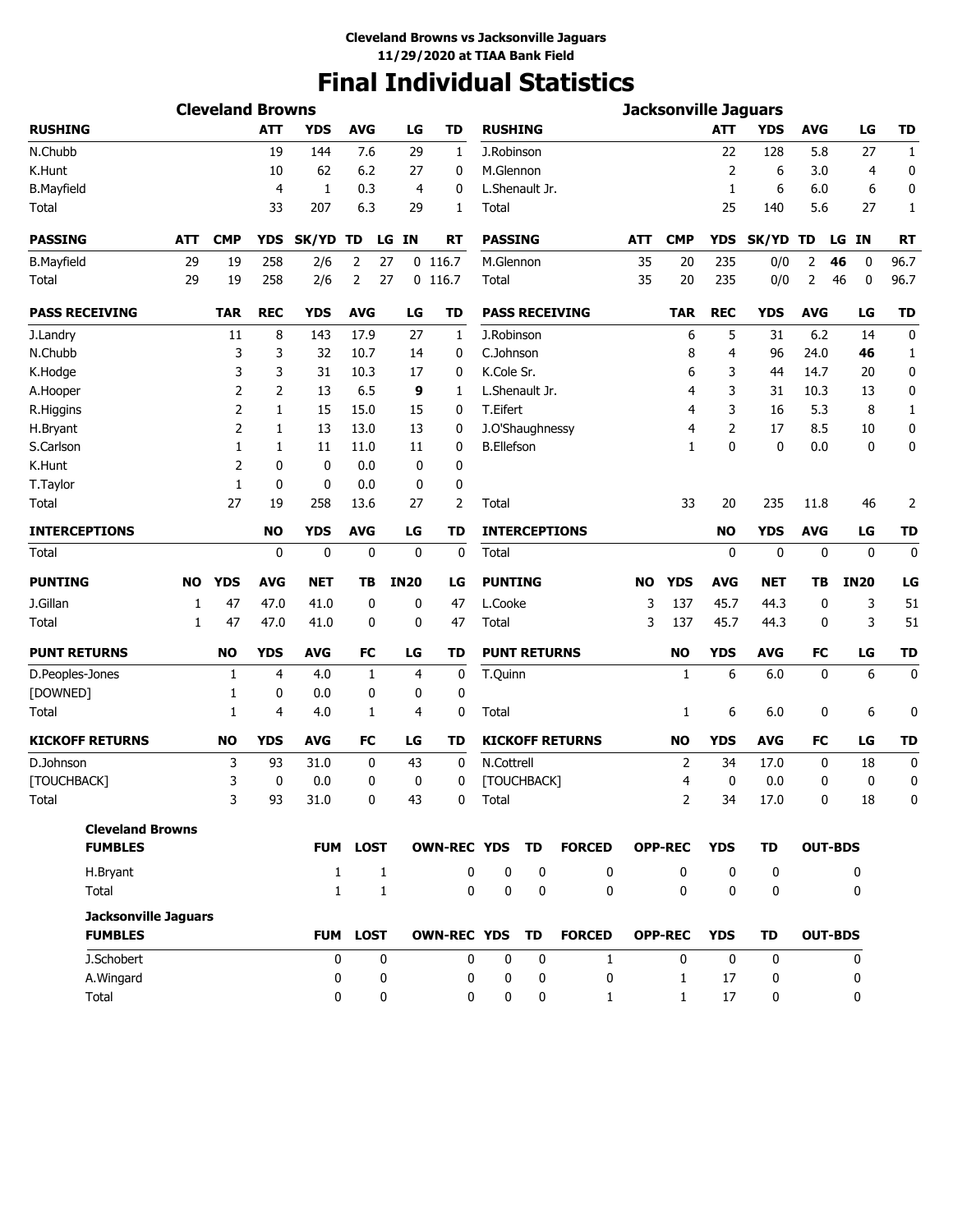## **Final Team Statistics**

|                                                   | <b>Visitor</b> | Home           |
|---------------------------------------------------|----------------|----------------|
|                                                   | <b>Browns</b>  | <b>Jaquars</b> |
| <b>TOTAL FIRST DOWNS</b>                          | 25             | 22             |
| By Rushing                                        | 10             | 8              |
| By Passing                                        | 15             | 12             |
| <b>By Penalty</b>                                 | 0              | 2              |
| THIRD DOWN EFFICIENCY                             | 5-11-45%       | 5-13-38%       |
| <b>FOURTH DOWN EFFICIENCY</b>                     | $1 - 2 - 50%$  | 1-1-100%       |
| <b>TOTAL NET YARDS</b>                            | 459            | 375            |
| Total Offensive Plays (inc. times thrown passing) | 64             | 60             |
| Average gain per offensive play                   | 7.2            | 6.3            |
| <b>NET YARDS RUSHING</b>                          | 207            | 140            |
| <b>Total Rushing Plays</b>                        | 33             | 25             |
| Average gain per rushing play                     | 6.3            | 5.6            |
| Tackles for a loss-number and yards               | $2 - 2$        | $0 - 0$        |
| <b>NET YARDS PASSING</b>                          | 252            | 235            |
| Times thrown - yards lost attempting to pass      | $2 - 6$        | $0 - 0$        |
| Gross yards passing                               | 258            | 235            |
| <b>PASS ATTEMPTS-COMPLETIONS-HAD INTERCEPTED</b>  | $29-19-0$      | $35-20-0$      |
| Avg gain per pass play (inc.# thrown passing)     | 8.1            | 6.7            |
| <b>KICKOFFS Number-In End Zone-Touchbacks</b>     | $6 - 4 - 4$    | $6 - 4 - 3$    |
| <b>PUNTS Number and Average</b>                   | $1 - 47.0$     | $3 - 45.7$     |
| <b>Had Blocked</b>                                | 0              | 0              |
| <b>FGs - PATs Had Blocked</b>                     | $0 - 0$        | $0 - 0$        |
| <b>Net Punting Average</b>                        | 41.0           | 44.3           |
| TOTAL RETURN YARDAGE (Not Including Kickoffs)     | 4              | 6              |
| No. and Yards Punt Returns                        | $1 - 4$        | $1 - 6$        |
| No. and Yards Kickoff Returns                     | $3 - 93$       | $2 - 34$       |
| No. and Yards Interception Returns                | $0 - 0$        | $0 - 0$        |
| <b>PENALTIES Number and Yards</b>                 | $6 - 47$       | $5 - 24$       |
| <b>FUMBLES Number and Lost</b>                    | $1 - 1$        | $0 - 0$        |
| <b>TOUCHDOWNS</b>                                 | 3              | 3              |
| Rushing                                           | 1              | 1              |
| Passing                                           | 2              | 2              |
| <b>EXTRA POINTS Made-Attempts</b>                 | $3 - 3$        | $1 - 3$        |
| Kicking Made-Attempts                             | $3 - 3$        | $1 - 1$        |
| Passing Made-Attempts                             | $0-0$          | $0 - 2$        |
| <b>FIELD GOALS Made-Attempts</b>                  | $2 - 2$        | $2 - 3$        |
| <b>RED ZONE EFFICIENCY</b>                        | 3-4-75%        | 2-3-67%        |
| <b>GOAL TO GO EFFICIENCY</b>                      | 3-4-75%        | 1-2-50%        |
| <b>SAFETIES</b>                                   | 0              | 0              |
| <b>FINAL SCORE</b>                                | 27             | 25             |
| <b>TIME OF POSSESSION</b>                         | 32:41          | 27:19          |
|                                                   |                |                |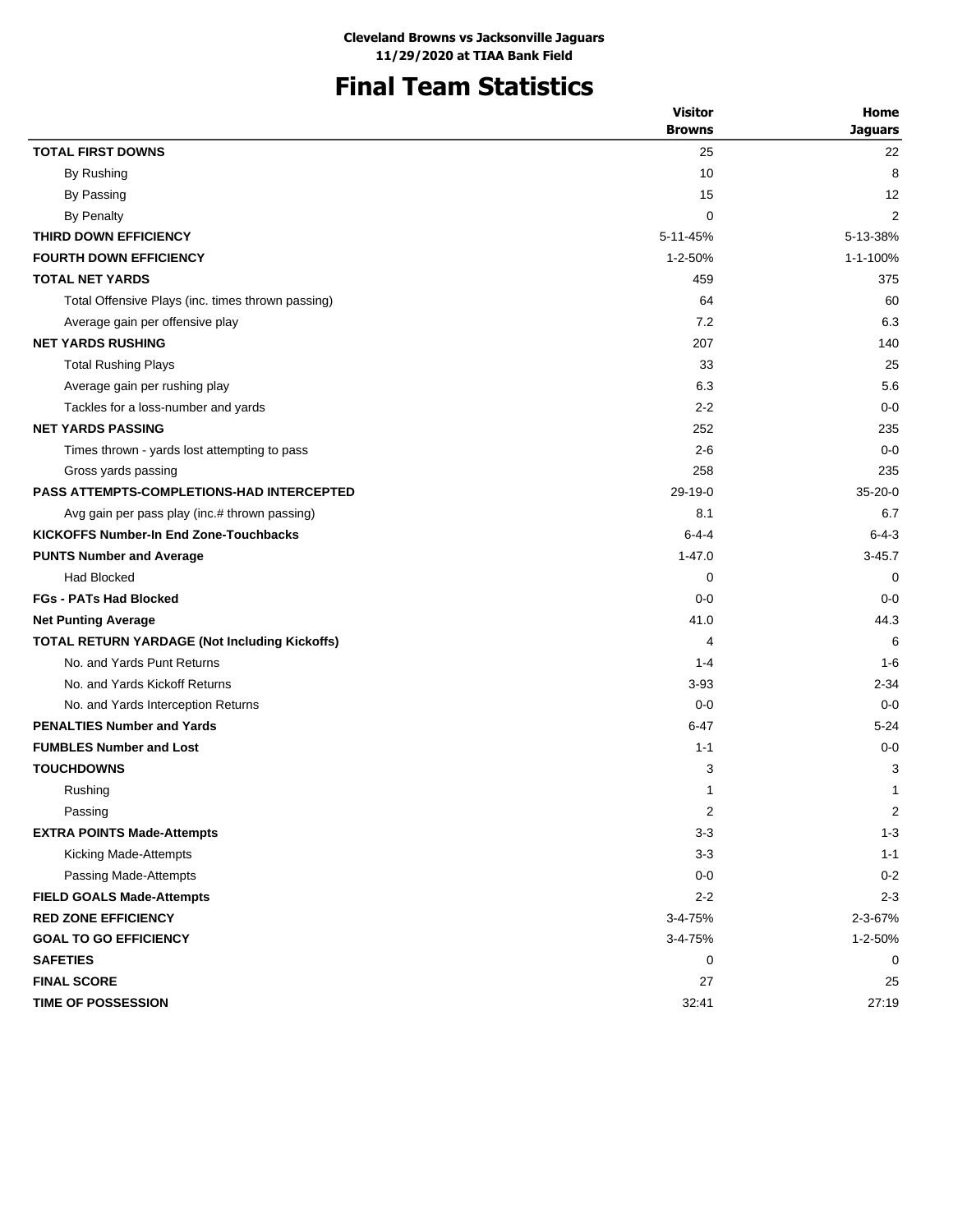# **Ball Possession And Drive Chart**

#### **Cleveland Browns**

\_\_\_\_\_\_\_\_\_\_\_\_\_\_\_\_\_\_\_\_\_\_\_\_\_\_

| # | Time<br>Recd | Time<br>Lost | <b>Time How Ball</b><br><b>Poss Obtained</b> | <b>Drive</b><br>Began | #<br><b>Play</b> | Yds<br>Gain | Yds<br>Pen | <b>Net</b><br>Yds | 1st<br>Down    | Last<br>Scrm    | <b>How Given</b><br>Up |
|---|--------------|--------------|----------------------------------------------|-----------------------|------------------|-------------|------------|-------------------|----------------|-----------------|------------------------|
|   | 12:05        | 9:46         | $2:19$ Punt                                  | CLV <sub>8</sub>      | 3                |             | 0          |                   | 0              | CLV 9           | Punt                   |
|   | 6:35         | 3:40         | 2:55 Kickoff                                 | <b>CLV 45</b>         | 5                | 55          |            | 55                | 4              | $*$ JAX 5       | Touchdown              |
| 3 | 13:37        | 7:03         | 6:34 Kickoff                                 | <b>CLV 25</b>         | 14               | 69          | $\Omega$   | 69                | 4              | $*$ JAX 6       | Field Goal             |
| 4 | 4:14         | 1:10         | 3:04 Kickoff                                 | CLV 16                | 8                | 79          | 5          | 84                | 5              | $*$ JAX 9       | Touchdown              |
| 5 | 15:00        | 14:48        | $0:12$ Kickoff                               | <b>CLV 25</b>         |                  | 13          | $\Omega$   | 13                | 0              | <b>CLV 25</b>   | Fumble                 |
| 6 | 11:41        | 6:45         | 4:56 Kickoff                                 | CLV 36                | 10               | 49          | $-11$      | 38                | $\overline{2}$ | JAX 26          | Field Goal             |
|   | 3:10         | 14:13        | 3:57 Punt                                    | <b>CLV 10</b>         | 8                | 86          | 4          | 90                | 5              | $\ast$<br>JAX 1 | Touchdown              |
| 8 | 11:59        | 5:29         | 6:30 Punt                                    | CIV2                  | 10               | 77          | $-1$       | 76                | 3              | JAX 22          | Downs                  |
| 9 | 2:14         | 0:00         | 2:14 Kickoff                                 | <b>CLV 25</b>         |                  | 30          | $-10$      | 20                | 2              | CLV 46          | End of Game            |

(192) Average CLV 21

|    | <b>Jacksonville Jaguars</b> |              |                                              |                       |                  |             |            |            |                |                     |                        |
|----|-----------------------------|--------------|----------------------------------------------|-----------------------|------------------|-------------|------------|------------|----------------|---------------------|------------------------|
| #  | Time<br>Recd                | Time<br>Lost | <b>Time How Ball</b><br><b>Poss Obtained</b> | <b>Drive</b><br>Began | #<br><b>Play</b> | Yds<br>Gain | Yds<br>Pen | Net<br>Yds | 1st<br>Down    | Last<br><b>Scrm</b> | <b>How Given</b><br>Up |
|    | 15:00                       | 12:05        | 2:55 Kickoff                                 | <b>JAX 25</b>         | 5.               | 21          | -5         | 16         |                | JAX 41              | Punt                   |
| 2  | 9:46                        | 6:35         | $3:11$ Punt                                  | 50                    | 6                | 19          | -5         | 14         |                | <b>CLV 36</b>       | Field Goal             |
| 3  | 3:40                        | 13:37        | 5:03 Kickoff                                 | JAX 25                | 11               | 57          | 12         | 69         | 5              | $*$ CLV 6           | Field Goal             |
| 4  | 7:03                        | 4:14         | 2:49 Kickoff                                 | JAX 23                | 5.               | 77          | 0          | 77         | 3              | <b>CLV 46</b>       | Touchdown              |
| 5. | 1:10                        | 0:00         | 1:10 Kickoff                                 | <b>JAX 25</b>         | 8                | 39          | 0          | 39         | $\overline{2}$ | <b>CLV 36</b>       | Missed FG              |
| 6  | 14:48                       | 11:41        | 3:07 Fumble                                  | <b>CLV 30</b>         | 6                | 30          | 0          | 30         | $\mathcal{P}$  | $*$ CLV 2           | Touchdown              |
|    | 6:45                        | 3:10         | 3:35 Kickoff                                 | JAX 20                | 6                | 34          | 0          | 34         |                | <b>CLV 46</b>       | Punt                   |
| 8  | 14:13                       | 11:59        | 2:14 Kickoff                                 | JAX 25                | 5                | 27          | 0          | 27         | 2              | CLV <sub>48</sub>   | Punt                   |
| 9  | 5:29                        | 2:14         | 3:15 Downs                                   | <b>JAX 22</b>         | 11               | 71          |            | 78         | 5.             | $*$ CLV 4           | Touchdown              |

(285) Average JAX 32

**\* inside opponent's 20**

|                | <b>Time of Possession by Quarter</b>   | 1st                | 2nd  | 3rd  | 4th                 | от | Total |
|----------------|----------------------------------------|--------------------|------|------|---------------------|----|-------|
| <b>Visitor</b> | Cleveland Browns                       | 5:14               | 9:38 | 8:18 | 9:31                |    | 32:41 |
| Home           | Jacksonville Jaquars                   | 9:46               | 5:22 | 6:42 | 5:29                |    | 27:19 |
|                | <b>Kickoff Drive No.-Start Average</b> | Browns: 6 - CLV 29 |      |      | Jaguars: 6 - JAX 24 |    |       |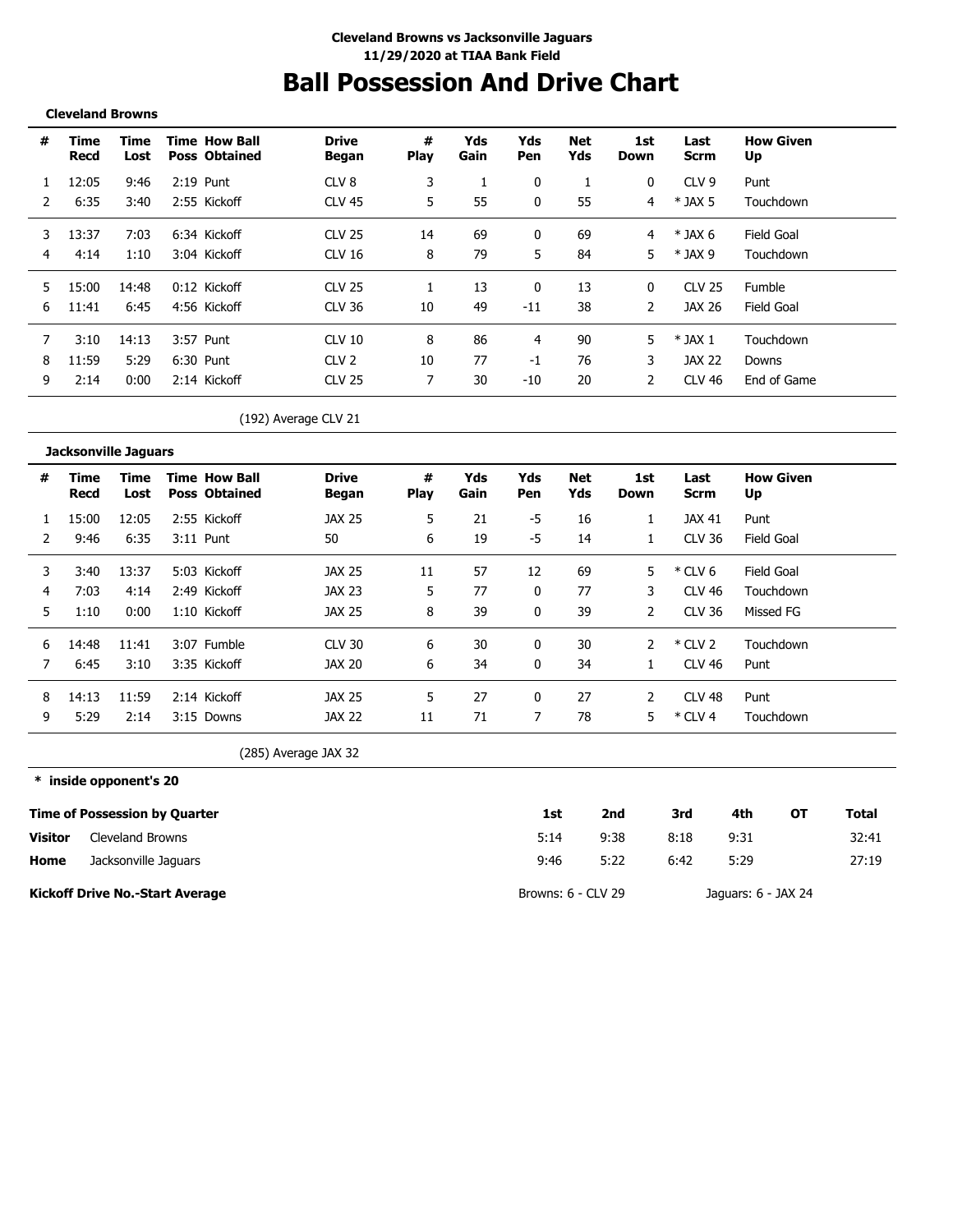### **Final Defensive Statistics**

| <b>Cleveland Browns</b> |            |              |                |              | <b>Regular Defensive Plays</b> |            |              |              |           |              |           |            | <b>Special Teams</b> |    |           |              |            | <b>Misc</b>  |    |           |
|-------------------------|------------|--------------|----------------|--------------|--------------------------------|------------|--------------|--------------|-----------|--------------|-----------|------------|----------------------|----|-----------|--------------|------------|--------------|----|-----------|
|                         | <b>TKL</b> | AST          | <b>COMB</b>    | SK           | / YDS                          | <b>TFL</b> | $\mathbf{o}$ | <b>IN</b>    | <b>PD</b> | FF           | <b>FR</b> | <b>TKL</b> | <b>AST</b>           | FF | <b>FR</b> | <b>BL</b>    | <b>TKL</b> | <b>AST</b>   | FF | <b>FR</b> |
| T.Mitchell              | 6          | 0            | 6              | 0            | 0                              |            | 0            | 0            | 0         | 0            | 0         | 0          | 0                    | 0  | 0         | 0            | 0          | 0            | 0  | 0         |
| <b>B.Goodson</b>        |            |              | 6              | 0            | 0                              | 0          | 0            | 0            |           | 0            | 0         | 0          | 0                    | 0  | 0         | 0            | 0          | 0            | 0  | 0         |
| M.Smith                 |            | 0            | 5              | 0            | 0                              | 0          | 0            | 0            | 0         | 0            | 0         | 0          | 0                    | 0  | 0         | 0            | 0          | 0            | 0  | 0         |
| K.Joseph                | 4          | 1            | 5              | 0            | 0                              | 0          | 0            | 0            | 0         | 0            | 0         | 0          | 0                    | 0  | 0         | 0            | 0          | 0            | 0  | 0         |
| T.Thomas                | 3          | $\mathbf{0}$ | 3              | $\mathbf{0}$ | 0                              | 0          | 0            | 0            | 0         | 0            | 0         | 0          | 0                    | 0  | 0         | $\mathbf{0}$ | 0          | 0            | 0  | 0         |
| K.Johnson               |            | 0            | 3              | 0            | 0                              | 0          | 0            | 0            | 0         | 0            | 0         | 0          | 0                    | 0  | 0         | 0            | 0          | 0            | 0  | 0         |
| M.Wilson                |            |              | 3              | 0            | 0                              | 0          | 0            | 0            |           | 0            | 0         | 0          | 0                    | 0  | 0         | 0            | 0          | 0            | 0  | 0         |
| L.Ogunjobi              | 2          | 1            | 3              | 0            | 0                              | 0          | 0            | 0            | 0         | 0            | 0         | 0          | 0                    | 0  | 0         | 0            | 0          | 0            | 0  | 0         |
| O.Vernon                | 2          | $\mathbf{0}$ | $\overline{2}$ | $\mathbf{0}$ | 0                              | 0          | 2            | $\mathbf{0}$ | 0         | 0            | 0         | 0          | 0                    | 0  | 0         | 0            | 0          | 0            | 0  | 0         |
| C.Malveaux              |            | 0            | 2              | 0            | 0                              | 0          | 0            | 0            | 0         | 0            | 0         | 0          | 0                    | 0  | 0         | 0            | 0          | 0            | 0  | 0         |
| J.Elliott               | 2          | 0            | 2              | 0            | 0                              | 0          | 0            | 0            | 0         | 0            | 0         | 0          | 0                    | 0  | 0         | 0            | 0          | 0            | 0  | 0         |
| J.Phillips              | 1          | 1            | 2              | 0            | 0                              | 0          | 0            | 0            | 0         | 0            | 0         | 0          | 0                    | 0  | 0         | 0            | 0          | 0            | 0  | 0         |
| S.Richardson            |            | $\mathbf{0}$ | 1              | $\mathbf{0}$ | 0                              | 0          | 0            | $\mathbf{0}$ | 1         | 0            | 0         | 0          | 0                    | 0  | 0         | 0            | 0          | $\mathbf{0}$ | 0  | 0         |
| R.Harrison Jr.          |            | 0            |                | 0            | 0                              | 0          | 0            | 0            | 0         | $\mathbf{0}$ | 0         | 0          | 0                    | 0  | 0         | 0            | 0          | 0            | 0  | 0         |
| A.Sendejo               |            |              |                | 0            | 0                              | 0          | 0            | 0            | 1         | 0            | 0         | 0          | 0                    | 0  | 0         | 0            | 0          | 0            | 0  | 0         |
| A.Clayborn              | 0          | 0            | 0              | 0            | 0                              | 0          | 0            | 0            | 1         | 0            | 0         | 0          | 0                    | 0  | 0         | 0            | 0          | 0            | 0  | 0         |
| K.Hodge                 | $\Omega$   | $\mathbf{0}$ | 0              | $\mathbf{0}$ | 0                              | 0          | 0            | 0            | 0         | $\mathbf 0$  | 0         | 1          | 0                    | 0  | 0         | 0            | 0          | 0            | 0  | 0         |
| S.Carlson               | 0          | 0            | 0              | 0            | 0                              | 0          | 0            | 0            | 0         | $\mathbf{0}$ | 0         |            | 0                    | 0  | 0         | 0            | 0          | 0            | 0  | 0         |
| M.Stewart Jr.           |            | 0            | 0              | 0            | 0                              | 0          |              | 0            | 0         | 0            | 0         |            | 0                    | 0  | 0         | 0            | 0          | 0            | 0  | 0         |
| R.Higgins               | 0          | 0            | 0              | 0            | 0                              | 0          | 0            | 0            | 0         | 0            | 0         | 0          | 0                    | 0  | 0         | 0            | 1          | 0            | 0  | 0         |
| <b>Total</b>            | 39         | 6            | 45             | 0            | 0                              | 1          |              | 0            | 5         | 0            | 0         | 3          | 0                    | 0  | 0         | 0            | 1          | 0            | 0  | 0         |

### **TKL = Tackle AST = Assist COMB = Combined QH=QB Hit IN = Interception PD = Pass Defense FF = Forced Fumble FR = Fumble Recovery**

| <b>Jacksonville Jaguars</b> |            |            |                |    | <b>Regular Defensive Plays</b> |        |   |           |           |    |           |            | <b>Special Teams</b> |    |              |           |            | <b>Misc</b> |    |             |
|-----------------------------|------------|------------|----------------|----|--------------------------------|--------|---|-----------|-----------|----|-----------|------------|----------------------|----|--------------|-----------|------------|-------------|----|-------------|
|                             | <b>TKL</b> | <b>AST</b> | <b>COMB</b>    | SK | <b>YDS</b>                     | TFL QH |   | <b>IN</b> | <b>PD</b> | FF | <b>FR</b> | <b>TKL</b> | <b>AST</b>           | FF | <b>FR</b>    | <b>BL</b> | <b>TKL</b> | <b>AST</b>  | FF | <b>FR</b>   |
| M.Jack                      | 3          | 6          | 9              | 0  | C                              |        | 0 |           | 0         | 0  | 0         | 0          | 0                    | 0  | 0            | 0         |            |             | C  | 0           |
| J.Schobert                  |            |            | 8              | 0  | 0                              | 0      | 0 | 0         | 0         |    | 0         | 0          | 0                    | 0  | 0            | 0         |            |             | 0  | 0           |
| J.Wilson                    | 4          | 3          | 7              | 0  | 0                              | 0      | 0 | 0         | 0         | 0  | 0         | 0          | 0                    | 0  | 0            | 0         | 0          | 0           | 0  | 0           |
| A.Gotsis                    | 3          | 2          | 5              | 0  | 0                              | 0      | 0 | 0         | 0         | 0  | 0         | 0          | 0                    | 0  | 0            | 0         | 0          | 0           | 0  | 0           |
| J.Scott                     | 4          | 0          | 4              | 0  | $\mathbf{0}$                   | 0      | 0 | 0         | 0         | 0  | 0         | 0          | 0                    | 0  | 0            | 0         | 0          | 0           | 0  | 0           |
| <b>B.Watson</b>             |            |            | 4              | 0  | 0                              | 0      | 0 | 0         | 0         | 0  | 0         | 0          | 0                    | 0  | 0            | 0         | 0          | 0           | 0  | 0           |
| T.Herndon                   |            |            | 4              | 0  | 0                              | 0      | 0 | 0         | 0         | 0  | 0         | 0          | 0                    | 0  | 0            | 0         |            |             | 0  | 0           |
| L.Barcoo                    | 2          | 2          | 4              | 0  | 0                              | 1      | 0 | 0         | 0         | 0  | 0         | 0          | 0                    | 0  | 0            | 0         | 0          | 0           | 0  | 0           |
| A.Wingard                   |            | 2          | 3              | 0  | 0                              | 0      | 0 | 0         |           | 0  |           | 0          | 0                    | 0  | 0            | 0         | 0          | 0           | 0  | 0           |
| A.Lynch                     |            |            |                |    | 0                              |        | 0 |           | 0         |    | 0         | 0          | 0                    | 0  | 0            | 0         |            |             |    | 0           |
| D.Costin                    |            |            | 2              | 0  | 0                              | 0      | 0 | 0         | 0         | 0  | 0         | 0          | 0                    | 0  | 0            | 0         | 0          | 0           | 0  | 0           |
| T.Bryan                     |            | 1          | 2              | 0  | 0                              | 0      | 0 | 0         | 0         | 0  | 0         | 0          | 0                    | 0  | 0            | 0         | 0          | 0           | 0  | 0           |
| J.Giles-Harris              |            |            | $\overline{2}$ | 0  | 0                              | 0      | 0 | 0         | 0         | 0  | 0         | 0          | 0                    | 0  | 0            | 0         | 0          | 0           | 0  | 0           |
| D.Smoot                     |            | 0          |                |    | 6                              |        |   |           | 0         | 0  | 0         | 0          | 0                    | 0  | 0            | 0         | 0          |             |    | 0           |
| D.Hamilton                  |            | 0          |                | 0  | 0                              |        | 0 | 0         | 0         | 0  | 0         | 0          | 0                    | 0  | 0            | 0         |            |             | 0  | 0           |
| K.Correa                    | 0          | 1          |                | 0  | 0                              | 0      | 0 | 0         | 0         | 0  | 0         | 0          | 0                    | 0  | 0            | 0         | 0          | 0           | 0  | 0           |
| D.Middleton                 | $\Omega$   | 0          | $\mathbf{0}$   | 0  | $\mathbf{0}$                   | 0      | 0 | 0         | 0         | 0  | 0         | 1          | 1                    | 0  | $\mathbf{0}$ | 0         | 0          | 0           | 0  | 0           |
| D.Ozigbo                    |            | U          | 0              | 0  | 0                              | 0      | 0 |           | 0         | 0  | 0         |            | 0                    | 0  | 0            | 0         | 0          |             |    | 0           |
| N.Cottrell                  | 0          | 0          | 0              | 0  | 0                              | 0      | 0 | 0         | 0         | 0  | 0         |            | 0                    | 0  | 0            | 0         | 0          | 0           | 0  | 0           |
| E.Saubert                   | 0          | 0          | 0              | 0  | 0                              | 0      | 0 | 0         | 0         | 0  | 0         | 0          |                      | 0  | 0            | 0         | 0          |             | 0  |             |
| <b>Total</b>                | 35         | 24         | 59             | 2  | 6                              | 3      | 1 | 0         | 1         | 1  | 1         | 3          | 2                    | 0  | 0            | 0         | 0          | ŋ           | 0  | $\mathbf 0$ |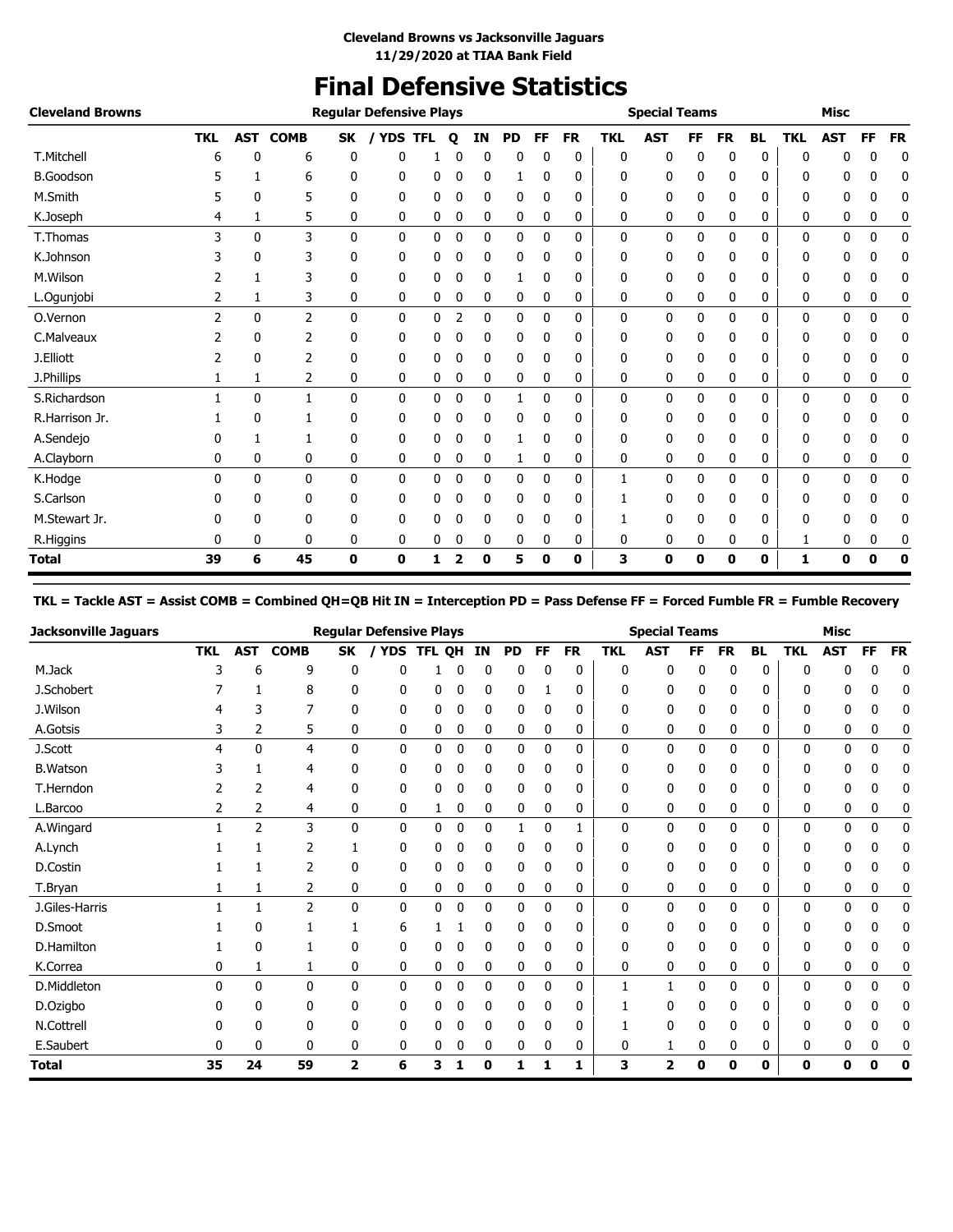### **First Half Summary**

|                              |     | PERIOD SCORES                                    |                                                                          | TIME OF POSSESSION |                      |               |
|------------------------------|-----|--------------------------------------------------|--------------------------------------------------------------------------|--------------------|----------------------|---------------|
| <b>Browns</b>                |     | $7\;10=17$                                       | <b>Browns</b>                                                            | 14:52              |                      |               |
| Jaguars                      |     | $3 \t10 = 13$                                    | Jaguars                                                                  | 15:08              |                      |               |
|                              |     |                                                  | <b>Scoring Plays</b>                                                     |                    |                      |               |
| Team                         | Qtr | Time Play Description (Extra Point) (Drive Info) |                                                                          |                    | <b>Visitor</b>       | Home          |
| <b>Jaquars</b>               |     | 6:35 A. Rosas 54 yd. Field Goal (6-14, 3:11)     |                                                                          |                    | $\mathbf{0}$         | 3             |
| <b>Browns</b>                |     |                                                  | 3:40 J.Landry 5 yd. pass from B.Mayfield (C.Parkey kick) (5-55, 2:55)    |                    |                      | 3             |
| Jaguars                      | 2   | 13:37 A.Rosas 24 yd. Field Goal (11-69, 5:03)    |                                                                          |                    |                      | 6             |
| <b>Browns</b>                |     | 7:03 C.Parkey 24 yd. Field Goal (14-69, 6:34)    |                                                                          |                    | 10                   | 6             |
| <b>Jaquars</b>               |     |                                                  | 4:14 C.Johnson 46 yd. pass from M.Glennon (A.Rosas kick) (5-77, 2:49)    |                    | 10                   | 13            |
| <b>Browns</b>                | 2   |                                                  | 1:10 A. Hooper 9 yd. pass from B. Mayfield (C. Parkey kick) (8-84, 3:04) |                    | 17                   | 13            |
|                              |     |                                                  |                                                                          | Cleveland Browns   | Jacksonville Jaquars |               |
| <b>TOTAL FIRST DOWNS</b>     |     |                                                  |                                                                          | 13                 |                      | 12            |
|                              |     | First Downs Rushing-Passing-by Penalty           |                                                                          | $3 - 10 - 0$       |                      | $5 - 6 - 1$   |
| <b>THIRD DOWN EFFICIENCY</b> |     |                                                  |                                                                          | $3 - 5 - 60%$      |                      | $3 - 7 - 43%$ |

| <b>TOTAL NET YARDS</b>                     | 204           | 213           |
|--------------------------------------------|---------------|---------------|
| <b>Total Offensive Plays</b>               | 29            | 32            |
| <b>NET YARDS RUSHING</b>                   | 64            | 71            |
| <b>NET YARDS PASSING</b>                   | 140           | 142           |
| Gross Yards Passing                        | 146           | 142           |
| Times thrown-yards lost attempting to pass | $2 - 6$       | $0-0$         |
| Pass Attempts-Completions-Had Intercepted  | $15 - 10 - 0$ | $18 - 11 - 0$ |
| <b>Punts-Number and Average</b>            | $1 - 47$      | $1 - 51$      |
| <b>Penalties-Number and Yards</b>          | $1 - 12$      | $3 - 15$      |
| <b>Fumbles-Number and Lost</b>             | $0 - 0$       | $0 - 0$       |
| <b>Red Zone Efficiency</b>                 | $2 - 3 - 67%$ | $0 - 1 - 0%$  |
| <b>Average Drive Start</b>                 | <b>CLV 24</b> | <b>JAX 30</b> |

|                         |            | <b>Cleveland Browns</b> |                 |                                |            |    |           |           |             |              |                   |              |                       |            |            |                      | <b>Jacksonville Jaguars</b> |              |            |            |             |              |              |
|-------------------------|------------|-------------------------|-----------------|--------------------------------|------------|----|-----------|-----------|-------------|--------------|-------------------|--------------|-----------------------|------------|------------|----------------------|-----------------------------|--------------|------------|------------|-------------|--------------|--------------|
| <b>RUSHING</b>          |            |                         | <b>ATT</b>      | <b>YDS</b>                     | <b>AVG</b> |    | LG        |           | <b>TD</b>   |              | <b>RUSHING</b>    |              |                       |            |            |                      | <b>ATT</b>                  | <b>YDS</b>   |            | <b>AVG</b> |             | LG           | <b>TD</b>    |
| N.Chubb                 |            |                         | 8               | 40                             | 5.0        |    | 9         |           | $\mathbf 0$ |              | J.Robinson        |              |                       |            |            |                      | 12                          |              | 63         | 5.3        |             | 15           | 0            |
| K.Hunt                  |            |                         | 4               | 24                             | 6.0        |    | 13        |           | 0           |              | L.Shenault Jr.    |              |                       |            |            |                      | 1                           |              | 6          | 6.0        |             | 6            | 0            |
|                         |            |                         |                 |                                |            |    |           |           |             |              | M.Glennon         |              |                       |            |            |                      | 1                           |              | 2          | 2.0        |             | 2            | 0            |
| Total                   |            |                         | 12              | 64                             | 5.3        |    | 13        |           | 0           |              | Total             |              |                       |            |            |                      | 14                          |              | 71         | 5.1        |             | 15           | 0            |
| <b>PASSING</b>          | <b>ATT</b> | <b>CMP</b>              | <b>YDS</b>      | <b>SK/YD</b>                   | TD         |    | LG IN     |           | <b>RT</b>   |              | <b>PASSING</b>    |              |                       |            | <b>ATT</b> | <b>CMP</b>           | <b>YDS</b>                  | <b>SK/YD</b> |            | TD         | LG IN       |              | <b>RT</b>    |
| <b>B.Mayfield</b>       | 15         | 10                      | 146             | 2/6                            | 2          | 27 |           | $0$ 137.8 |             |              | M.Glennon         |              |                       |            | 18         | 11                   | 142                         |              | 0/0        | 1          | 46          | $\mathbf{0}$ | 104.4        |
| Total                   | 15         | 10                      | 146             | 2/6                            | 2          | 27 |           | 0, 137.8  |             |              | Total             |              |                       |            | 18         | 11                   | 142                         |              | 0/0        | 1          | 46          | 0            | 104.4        |
| <b>PASS RECEIVING</b>   |            | <b>TAR</b>              | <b>REC</b>      | <b>YDS</b>                     | <b>AVG</b> |    | LG        |           | TD          |              |                   |              | <b>PASS RECEIVING</b> |            |            | <b>TAR</b>           | <b>REC</b>                  | <b>YDS</b>   |            | <b>AVG</b> |             | LG           | <b>TD</b>    |
| J.Landry                |            | 8                       | 5               | 91                             | 18.2       |    | 27        |           | 1           |              | J.Robinson        |              |                       |            |            | 4                    | 3                           |              | 13         | 4.3        |             | 9            | $\mathbf 0$  |
| K.Hodge                 |            | 2                       | 2               | 21                             | 10.5       |    | 17        |           | 0           |              | C.Johnson         |              |                       |            |            | 3                    | 2                           |              | 59         | 29.5       |             | 46           | $\mathbf{1}$ |
| N.Chubb                 |            |                         | 1               | 14                             | 14.0       |    | 14        |           | 0           |              | K.Cole Sr.        |              |                       |            |            | 5                    | 2                           |              | 38         | 19.0       |             | 20           | 0            |
| S.Carlson               |            |                         | 1               | 11                             | 11.0       |    | 11        |           | 0           |              | L.Shenault Jr.    |              |                       |            |            | 2                    | 2                           |              | 18         | 9.0        |             | 11           | 0            |
| A.Hooper                |            |                         | 1               | 9                              | 9.0        |    | 9         |           | 1           |              | T.Eifert          |              |                       |            |            | 2                    | $\overline{2}$              |              | 14         | 7.0        |             | 8            | 0            |
| R.Higgins               |            |                         | 0               | 0                              | 0.0        |    | 0         |           | 0           |              | <b>B.Ellefson</b> |              |                       |            |            | 1                    | 0                           |              | 0          | 0.0        |             | 0            | 0            |
| T.Taylor                |            |                         | $\mathbf{0}$    | $\mathbf{0}$                   | 0.0        |    | 0         |           | $\mathbf 0$ |              |                   |              |                       |            |            |                      |                             |              |            |            |             |              |              |
| Total                   |            | 15                      | 10              | 146                            | 14.6       |    | 27        |           | 2           |              | Total             |              |                       |            |            | 17                   | 11                          |              | 142        | 12.9       |             | 46           | 1            |
| <b>Cleveland Browns</b> |            |                         |                 | <b>Reqular Defensive Plays</b> |            |    |           |           |             |              |                   |              |                       |            |            | <b>Special Teams</b> |                             |              |            |            | <b>Misc</b> |              |              |
|                         | <b>TKL</b> |                         | <b>AST COMB</b> |                                | <b>SK</b>  |    | / YDS TFL | Q         |             | ΙN           | <b>PD</b>         | FF           | <b>FR</b>             | <b>TKL</b> | <b>AST</b> | FF                   | <b>FR</b>                   | <b>BL</b>    | <b>TKL</b> |            | <b>AST</b>  | FF           | <b>FR</b>    |
| M.Smith                 |            | 4                       | 0               | 4                              | 0          |    | 0         | 0         | 0           | 0            | 0                 | 0            | 0                     | 0          |            | 0<br>0               | 0                           | 0            |            | 0          | 0           | 0            | 0            |
| T.Mitchell              |            | 3                       | 0               | 3                              | 0          |    | 0         | 1         | 0           | $\mathbf{0}$ | $\mathbf{0}$      | $\mathbf{0}$ | 0                     | 0          |            | 0<br>0               | 0                           | 0            |            | 0          | 0           | 0            | 0            |
| T.Thomas                |            | 3                       | 0               | 3                              | 0          |    | 0         | 0         | 0           | 0            | $\mathbf{0}$      | 0            | 0                     | 0          |            | 0<br>0               | 0                           | 0            |            | 0          | 0           | 0            | 0            |
| <b>B.Goodson</b>        |            | 2                       | 1               | 3                              | 0          |    | 0         | 0         | 0           | 0            | 1                 | $\mathbf 0$  | 0                     | 0          |            | 0<br>0               | 0                           | 0            |            | 0          | 0           | 0            | 0            |
| Total                   |            | 12                      | 1               | 13                             | 0          | 0  |           | 1<br>0    |             | 0            | 1                 | 0            | 0                     | 0          |            | 0<br>0               | 0                           | 0            |            | 0          | 0           | 0            | 0            |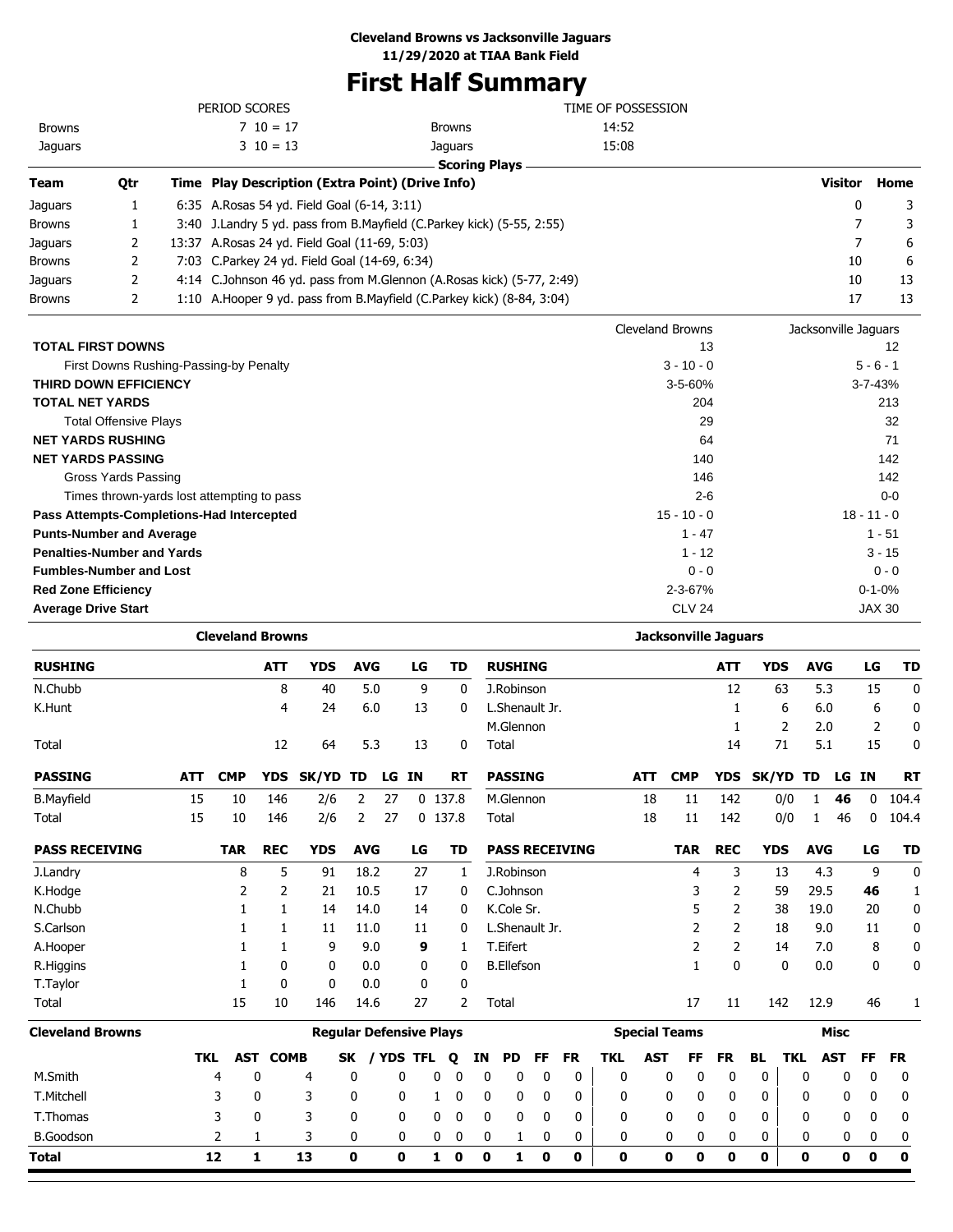### **First Half Summary**

| Jacksonville Jaguars |     |     |             | <b>Regular Defensive Plays</b> |       |        |    |     |     |           |     | <b>Special Teams</b> |    |          |              |     | Misc |     |              |
|----------------------|-----|-----|-------------|--------------------------------|-------|--------|----|-----|-----|-----------|-----|----------------------|----|----------|--------------|-----|------|-----|--------------|
|                      | TKL | AST | <b>COMB</b> | <b>SK</b>                      | ' YDS | TFL QH | IN | PD. | FF. | <b>FR</b> | TKL | AST                  | FF | FR       | BL           | TKL | AST  | FF. | <b>FR</b>    |
| M.Jack               |     | 4   | 6           |                                |       |        |    |     |     | 0         |     |                      |    |          | 0            |     |      |     | 0            |
| J.Wilson             |     |     |             |                                |       |        |    |     |     | 0         |     | 0                    |    |          | 0            | 0   |      |     | $\mathbf{0}$ |
| J.Scott              | 4   |     | 4           |                                |       |        |    |     |     | 0         |     | 0                    |    |          | 0            | 0   |      |     | $\mathbf{0}$ |
| J.Schobert           |     |     | 4           |                                |       |        |    |     |     | 0         | 0   | 0                    |    | $\Omega$ | $\mathbf{0}$ | 0   |      |     | $\mathbf{0}$ |
| <b>Total</b>         |     |     | 19          | O                              | u     |        | o  |     | 0   | 0         | 0   |                      | 0  |          | 0            | 0   |      |     | 0            |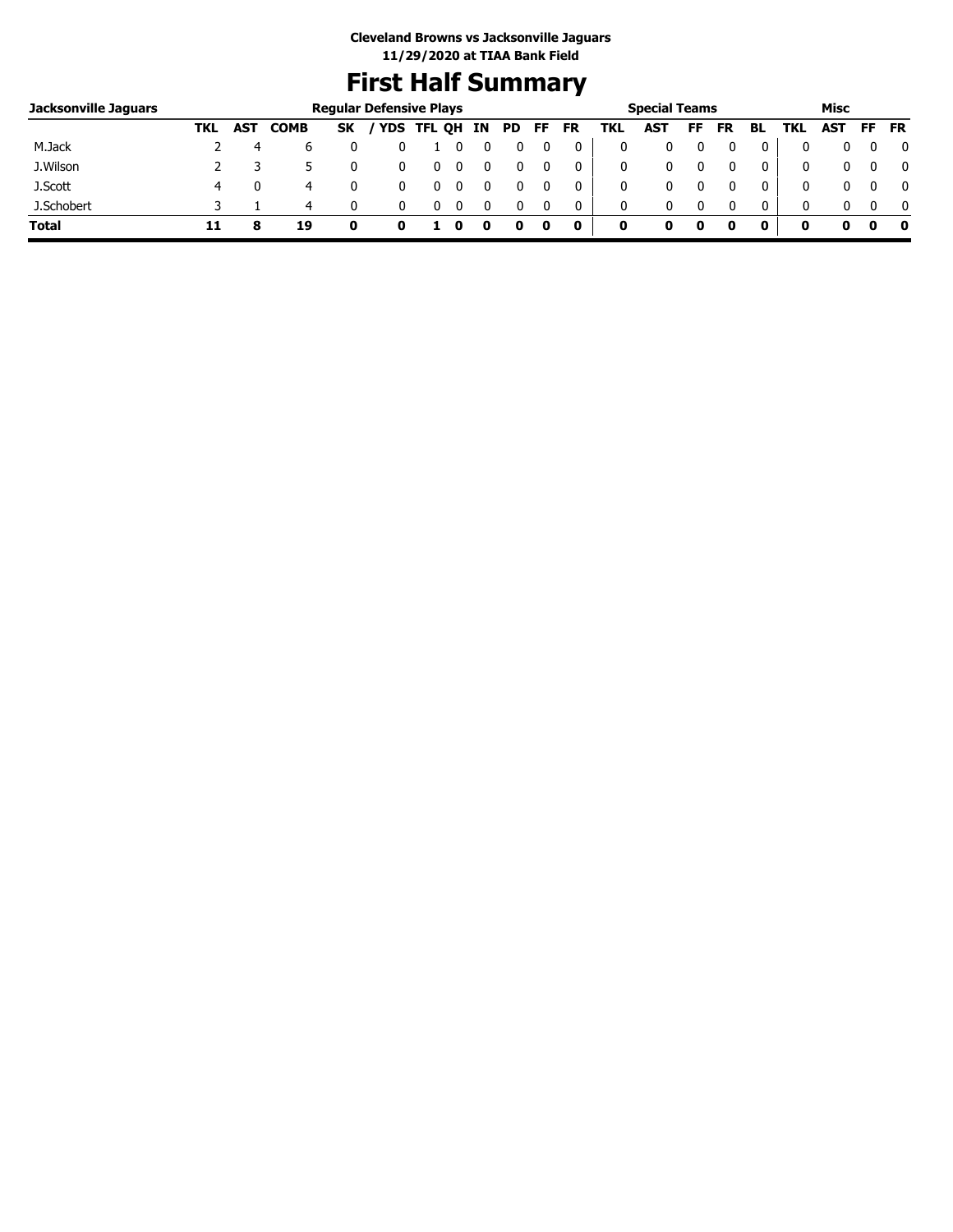### **Play By Play Play Play By Play First Quarter** 11/29/2020

|                                  | CLV wins the coin toss and elects to defer. JAX elects to Receive, and CLV elects to defend the south goal.                         |                |
|----------------------------------|-------------------------------------------------------------------------------------------------------------------------------------|----------------|
|                                  | C.Parkey kicks 65 yards from CLV 35 to end zone, Touchback.                                                                         |                |
| Jacksonville Jaguars at 15:00    |                                                                                                                                     |                |
| $1-10$ -JAX 25                   | (15:00) J.Robinson up the middle to JAX 29 for 4 yards (R.Harrison Jr.). CLV-R.Harrison Jr. was injured during the play. He is Out. |                |
| $2-6$ -JAX 29                    | (14:34) (Shotgun) M.Glennon pass short right to L.Shenault Jr. to JAX 40 for 11 yards (M.Smith).                                    | P <sub>1</sub> |
| 1-10-JAX 40                      | (13:56) J. Robinson right end to JAX 44 for 4 yards (K. Johnson).                                                                   |                |
|                                  | PENALTY on JAX, Illegal Formation, 5 yards, enforced at JAX 40 - No Play.                                                           |                |
| $1-15$ -JAX 35                   | (13:33) J.Robinson right end to JAX 43 for 8 yards (B.Goodson; M.Wilson).                                                           |                |
| $2 - 7 - JAX 43$                 | (12:49) (Shotgun) M.Glennon pass incomplete short right to B.Ellefson.                                                              |                |
| $3-7$ -JAX 43                    | (12:43) (Shotgun) M.Glennon pass short left to J.Robinson to JAX 41 for -2 yards (T.Mitchell).                                      |                |
| 4-9-JAX 41                       | (12:14) L.Cooke punts 51 yards to CLV 8, Center-R.Matiscik, fair catch by D.Peoples-Jones.                                          |                |
| <b>Cleveland Browns at 12:05</b> |                                                                                                                                     |                |
| 1-10-CLV 8                       | $(12:05)$ (Shotgun) B.Mayfield sacked at CLV 2 for -6 yards (D.Smoot).                                                              |                |
| 2-16-CLV 2                       | (11:20) N.Chubb up the middle to CLV 1 for -1 yards (M.Jack).                                                                       |                |
| 3-17-CLV 1                       | (10:36) K. Hunt up the middle to CLV 9 for 8 yards (M. Jack; J. Wilson).                                                            |                |
| 4-9-CLV 9                        | (9:57) J.Gillan punts 47 yards to JAX 44, Center-C.Hughlett. T.Quinn to 50 for 6 yards (K.Hodge).                                   |                |
| Jacksonville Jaguars at 9:46     |                                                                                                                                     |                |
| $1 - 10 - 50$                    | (9:46) J.Robinson up the middle to CLV 45 for 5 yards (O.Vernon).                                                                   |                |
| 2-5-CLV 45                       | (9:11) J.Robinson up the middle to CLV 40 for 5 yards (B.Goodson).                                                                  | R <sub>2</sub> |
| 1-10-CLV 40                      | (8:36) M.Glennon pass incomplete deep middle to K.Cole Sr. (A.Sendejo).                                                             |                |
| 2-10-CLV 40                      | $(8:27)$ J. Robinson up the middle to CLV 39 for 1 yard (L. Ogunjobi).                                                              |                |
| 3-9-CLV 39                       | (7:43) (Shotgun) PENALTY on JAX-C.Robinson, False Start, 5 yards, enforced at CLV 39 - No Play.                                     |                |
| 3-14-CLV 44                      | (7:20) (Shotgun) M.Glennon pass short left to T.Eifert to CLV 36 for 8 yards (T.Thomas).                                            |                |
| 4-6-CLV 36                       | (6:41) A.Rosas 54 yard field goal is GOOD, Center-R.Matiscik, Holder-L.Cooke.                                                       |                |
|                                  | CLV 0 JAX 3, 6 plays, 14 yards, 3:11 drive, 8:25 elapsed                                                                            |                |
|                                  | L.Cooke kicks 63 yards from JAX 35 to CLV 2. D.Johnson to CLV 45 for 43 yards (D.Middleton; E.Saubert).                             |                |
|                                  | Cleveland Browns at 6:35, (1st play from scrimmage 6:26)                                                                            |                |
| 1-10-CLV 45                      | (6.26) B.Mayfield pass short left to J.Landry pushed ob at JAX 34 for 21 yards (J.Schobert).                                        | P <sub>1</sub> |
| 1-10-JAX 34                      | (5:50) B.Mayfield pass short right to N.Chubb to JAX 20 for 14 yards (J.Wilson; M.Jack).                                            | P <sub>2</sub> |
| 1-10-JAX 20                      | (5:02) B. Mayfield pass short left to S. Carlson pushed ob at JAX 9 for 11 yards (J. Wilson).                                       | P <sub>3</sub> |
| $1-9-JAX9$                       | (4:25) (Shotgun) N.Chubb up the middle to JAX 5 for 4 yards (J.Schobert; A.Gotsis).                                                 |                |
| 2-5-JAX 5                        | (3:47) B.Mayfield pass short left to J.Landry for 5 yards, TOUCHDOWN.                                                               | P <sub>4</sub> |
|                                  | C.Parkey extra point is GOOD, Center-C.Hughlett, Holder-J.Gillan.                                                                   |                |
|                                  | CLV 7 JAX 3, 5 plays, 55 yards, 2:55 drive, 11:20 elapsed                                                                           |                |
|                                  | C.Parkey kicks 65 yards from CLV 35 to end zone, Touchback.                                                                         |                |
| Jacksonville Jaguars at 3:40     |                                                                                                                                     |                |
| $1-10$ -JAX 25                   | (3:40) (Shotgun) J. Robinson up the middle to JAX 40 for 15 yards (K. Joseph).                                                      | R <sub>3</sub> |
| $1-10-$ JAX 40                   | (3:07) (Shotgun) J.Robinson up the middle to CLV 47 for 13 yards (T.Mitchell).                                                      | R <sub>4</sub> |
| 1-10-CLV 47                      | (2:31) (Shotgun) J.Robinson right end to CLV 43 for 4 yards (C.Malveaux).                                                           |                |
| 2-6-CLV 43                       | (1:47) (Shotgun) M.Glennon pass short middle to C.Johnson to CLV 30 for 13 yards (T.Thomas) [O.Vernon].                             | P <sub>5</sub> |
| $1-10$ -CLV 30                   | (1:06) (Shotgun) M.Glennon pass incomplete deep left to K.Cole Sr                                                                   |                |
|                                  | PENALTY on CLV-T.Mitchell, Defensive Pass Interference, 12 yards, enforced at CLV 30 - No Play.                                     | X6             |
| 1-10-CLV 18                      | (:59) J. Robinson up the middle to CLV 16 for 2 yards (M. Smith).                                                                   |                |
| 2-8-CLV 16                       | (:18) (Shotgun) M.Glennon pass short right to L.Shenault Jr. to CLV 9 for 7 yards (T.Thomas).                                       |                |
| <b>END OF QUARTER</b>            | <b>First Downs</b><br><b>Efficiencies</b><br><b>Time</b><br>Poss                                                                    |                |
|                                  | T<br><b>Score</b><br>R<br>$\mathbf X$<br>3 Down<br>4 Down<br>P                                                                      |                |

**Cleveland Browns 7 5:14 0 4 0 4 0/1 0/0 Jacksonville Jaguars 3 9:46 3 2 1 6 0/2 0/0**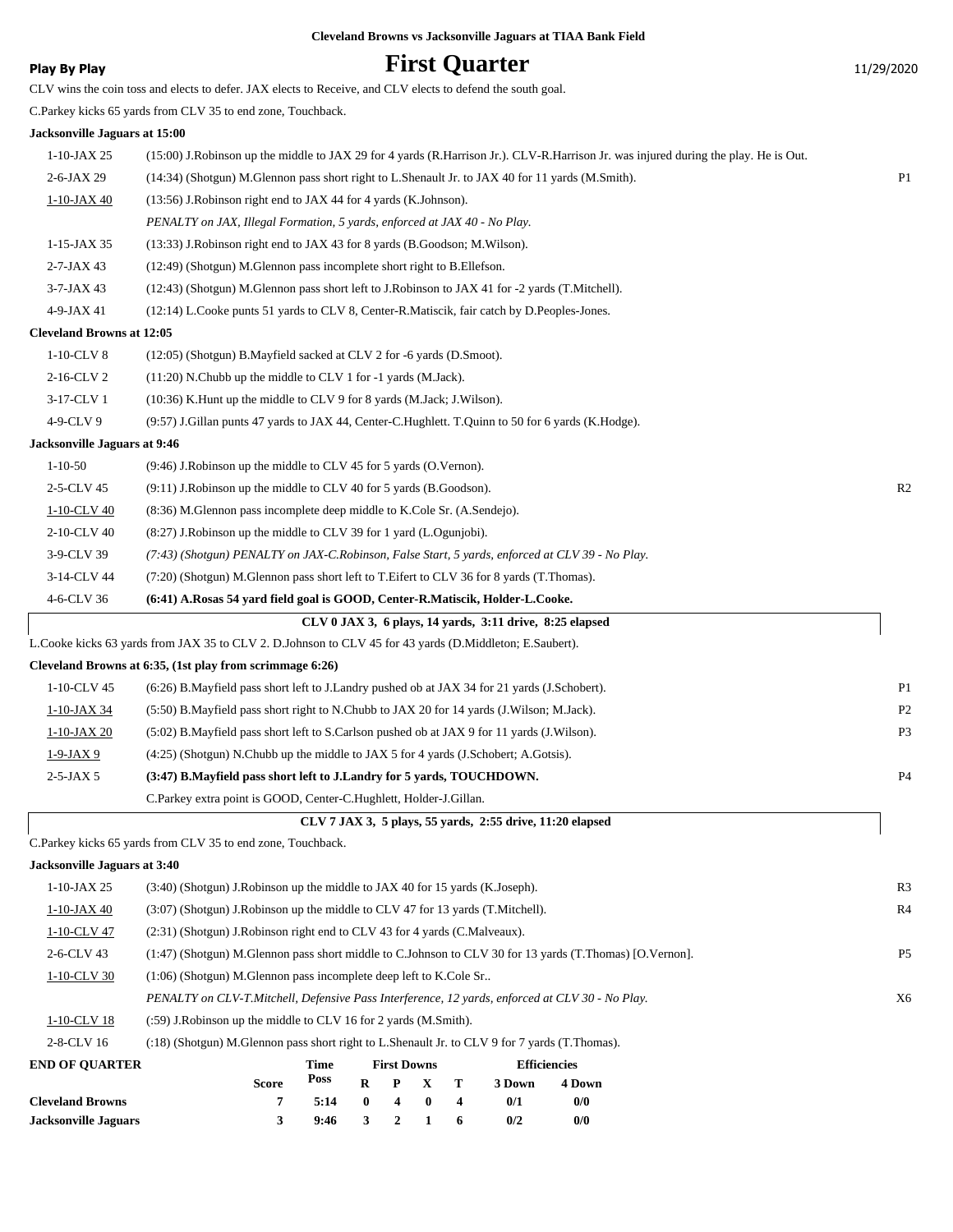| <b>Play By Play</b>              | <b>Second Quarter</b>                                                                               | 11/29/2020      |
|----------------------------------|-----------------------------------------------------------------------------------------------------|-----------------|
| Jacksonville Jaguars continued.  |                                                                                                     |                 |
| 3-1-CLV 9                        | $(15:00)$ J. Robinson up the middle to CLV 8 for 1 yard (B. Goodson).                               | R7              |
| $1-8$ -CLV 8                     | (14:27) J.Robinson up the middle to CLV 6 for 2 yards (K.Joseph).                                   |                 |
| $2-6$ -CLV $6$                   | (13:50) (Shotgun) M.Glennon pass incomplete short right to C.Johnson.                               |                 |
|                                  | Timeout #1 by JAX at 13:46.                                                                         |                 |
| $3-6$ -CLV $6$                   | (13:46) (Shotgun) M.Glennon pass incomplete short middle to K.Cole Sr. (B.Goodson).                 |                 |
| 4-6-CLV 6                        | (13:41) A.Rosas 24 yard field goal is GOOD, Center-R.Matiscik, Holder-L.Cooke.                      |                 |
|                                  | CLV 7 JAX 6, 11 plays, 69 yards, 1 penalty, 5:03 drive, 1:23 elapsed                                |                 |
|                                  | L.Cooke kicks 65 yards from JAX 35 to end zone, Touchback.                                          |                 |
| <b>Cleveland Browns at 13:37</b> |                                                                                                     |                 |
| 1-10-CLV 25                      | (13:37) N.Chubb left end to CLV 29 for 4 yards (M.Jack; K.Correa).                                  |                 |
| 2-6-CLV 29                       | (12:57) N.Chubb right end to CLV 36 for 7 yards (A.Lynch; T.Herndon).                               | R5              |
| 1-10-CLV 36                      | (12:12) B. Mayfield pass incomplete short right to T. Taylor.                                       |                 |
| 2-10-CLV 36                      | (12:06) B. Mayfield sacked ob at CLV 36 for 0 yards (A. Lynch).                                     |                 |
| 3-10-CLV 36                      | (11:24) (Shotgun) B. Mayfield pass short middle to K. Hodge to JAX 47 for 17 yards (J. Scott).      | P <sub>6</sub>  |
| 1-10-JAX 47                      | $(10:43)$ N.Chubb right end to JAX 43 for 4 yards $(A.Gotsis)$ .                                    |                 |
| $2-6$ -JAX 43                    | (10:01) B. Mayfield pass deep middle to J. Landry to JAX 16 for 27 yards (J. Scott).                | P7              |
| 1-10-JAX 16                      | (9:33) N.Chubb left end to JAX 9 for 7 yards (J.Schobert).                                          |                 |
| $2-3-JAX9$                       | (8:46) B.Mayfield pass incomplete short left to J.Landry.                                           |                 |
| $3-3-JAX9$                       | (8:40) (Shotgun) B.Mayfield pass short right to K.Hodge to JAX 5 for 4 yards (T.Herndon; J.Wilson). | P8              |
| $1 - 5 - JAX 5$                  | (7:53) (Shotgun) B.Mayfield pass incomplete short middle to R.Higgins.                              |                 |
| $2-5-JAX5$                       | (7:48) K.Hunt right end to JAX 6 for -1 yards (L.Barcoo).                                           |                 |
| $3-6$ -JAX $6$                   | (7:11) (Shotgun) B.Mayfield pass incomplete short left to J.Landry.                                 |                 |
| $4-6$ -JAX $6$                   | (7:07) C.Parkey 24 yard field goal is GOOD, Center-C.Hughlett, Holder-J.Gillan.                     |                 |
|                                  | CLV 10 JAX 6, 14 plays, 69 yards, 6:34 drive, 7:57 elapsed                                          |                 |
|                                  | C.Parkey kicks 60 yards from CLV 35 to JAX 5. N.Cottrell to JAX 23 for 18 yards (S.Carlson).        |                 |
|                                  | Jacksonville Jaguars at 7:03, (1st play from scrimmage 6:57)                                        |                 |
| $1-10$ -JAX 23                   | (6:57) M. Glennon pass short right to K. Cole Sr. to JAX 43 for 20 yards (K. Johnson).              | P <sub>8</sub>  |
| $1 - 10 - JAX 43$                | $(6:18)$ J. Robinson left end to JAX 46 for 3 yards (L. Ogunjobi).                                  |                 |
| $2-7$ -JAX 46                    | (5:36) L.Shenault Jr. left end pushed ob at CLV 48 for 6 yards (J.Phillips).                        |                 |
| 3-1-CLV 48                       | (4:59) M.Glennon up the middle to CLV 46 for 2 yards (J.Elliott).                                   | R9              |
| 1-10-CLV 46                      | (4:25) M.Glennon pass deep left to C.Johnson for 46 yards, TOUCHDOWN.                               | P <sub>10</sub> |
|                                  | A. Rosas extra point is GOOD, Center-R. Matiscik, Holder-L. Cooke.                                  |                 |
|                                  | CLV 10 JAX 13, 5 plays, 77 yards, 2:49 drive, 10:46 elapsed                                         |                 |
|                                  | L.Cooke kicks 67 yards from JAX 35 to CLV -2. D.Johnson to CLV 16 for 18 yards (D.Middleton).       |                 |
|                                  | Cleveland Browns at 4:14, (1st play from scrimmage 4:08)                                            |                 |
| 1-10-CLV 16                      | (4:08) (Shotgun) B. Mayfield pass incomplete deep right to H. Bryant.                               |                 |
|                                  | PENALTY on JAX-A.Lynch, Defensive Offside, 5 yards, enforced at CLV 16 - No Play.                   |                 |
| 1-5-CLV 21                       | (4:03) N.Chubb up the middle to CLV 27 for 6 yards (J.Scott).                                       | R9              |
| 1-10-CLV 27                      | (3:21) N.Chubb up the middle to CLV 36 for 9 yards (J.Schobert).                                    |                 |
| 2-1-CLV 36                       | (2:40) B. Mayfield pass deep left to J. Landry to JAX 41 for 23 yards (J. Wilson).                  | <b>P10</b>      |
|                                  | Penalty on JAX-J. Wilson, Defensive Pass Interference, declined.                                    |                 |
| 1-10-JAX 41                      | $(2:10)$ K. Hunt up the middle to JAX 37 for 4 yards $(A.Gotsis; M.Jack)$ .                         |                 |
| Two-Minute Warning               |                                                                                                     |                 |
| $2-6$ -JAX 37                    | (2:00) B. Mayfield pass incomplete short right to J. Landry.                                        |                 |
| $3-6$ -JAX 37                    | (1:55) (Shotgun) B.Mayfield pass short middle to J.Landry to JAX 22 for 15 yards (J.Scott).         | <b>P11</b>      |
| $1 - 10 - JAX 22$                | $(1:22)$ K. Hunt up the middle to JAX 9 for 13 yards (M. Jack).                                     | R <sub>12</sub> |
|                                  | Timeout #2 by JAX at 01:16.                                                                         |                 |
| $1-9-JAX9$                       | (1:16) B.Mayfield pass short left to A.Hooper for 9 yards, TOUCHDOWN.                               | P <sub>13</sub> |
|                                  | C.Parkey extra point is GOOD, Center-C.Hughlett, Holder-J.Gillan.                                   |                 |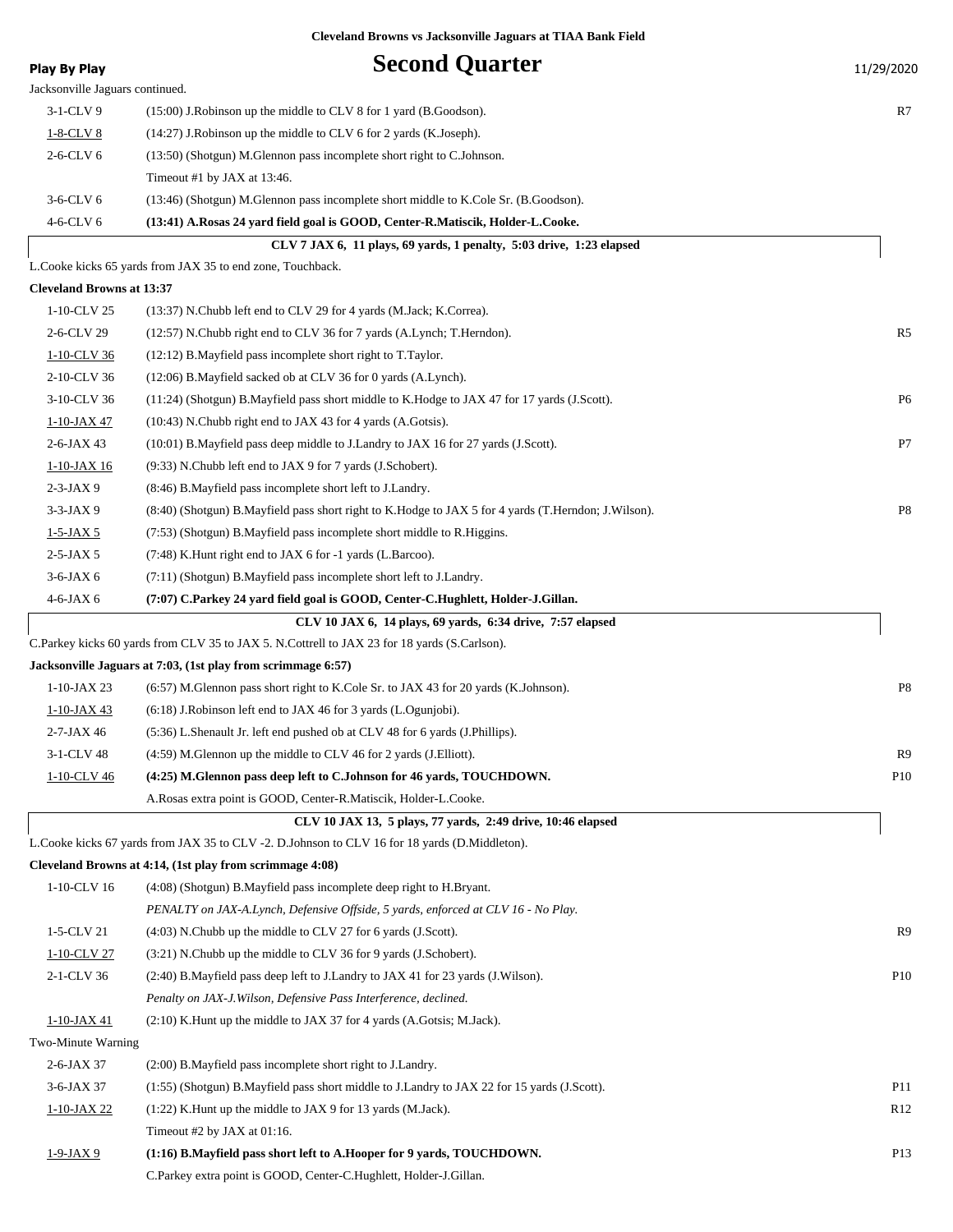|                              | CLV 17 JAX 13, 8 plays, 84 yards, 1 penalty, 3:04 drive, 13:50 elapsed                                    |                                                                                                                 |          |                    |              |   |        |                     |  |  |  |
|------------------------------|-----------------------------------------------------------------------------------------------------------|-----------------------------------------------------------------------------------------------------------------|----------|--------------------|--------------|---|--------|---------------------|--|--|--|
|                              | C. Parkey kicks 65 yards from CLV 35 to end zone, Touchback.                                              |                                                                                                                 |          |                    |              |   |        |                     |  |  |  |
| Jacksonville Jaguars at 1:10 |                                                                                                           |                                                                                                                 |          |                    |              |   |        |                     |  |  |  |
| $1-10$ -JAX 25               |                                                                                                           | <b>P11</b><br>$(1:10)$ (Shotgun) M.Glennon pass deep right to K.Cole Sr. to JAX 43 for 18 yards (K.Johnson).    |          |                    |              |   |        |                     |  |  |  |
| $1-10$ -JAX 43               |                                                                                                           | (43) (No Huddle, Shotgun) M.Glennon pass short left to J.Robinson pushed ob at JAX 49 for 6 yards (T.Mitchell). |          |                    |              |   |        |                     |  |  |  |
| $2-4-JAX 49$                 | (:36) (Shotgun) M.Glennon pass incomplete deep left to K.Cole Sr                                          |                                                                                                                 |          |                    |              |   |        |                     |  |  |  |
| $3-4$ -JAX 49                | P <sub>12</sub><br>(:30) (Shotgun) M.Glennon pass short left to T.Eifert to CLV 45 for 6 yards (M.Smith). |                                                                                                                 |          |                    |              |   |        |                     |  |  |  |
|                              | Timeout #3 by JAX at 00:24.                                                                               |                                                                                                                 |          |                    |              |   |        |                     |  |  |  |
| 1-10-CLV 45                  | (:24) (Shotgun) M.Glennon pass incomplete short middle to J.Robinson (A.Clayborn).                        |                                                                                                                 |          |                    |              |   |        |                     |  |  |  |
| 2-10-CLV 45                  | (:20) (Shotgun) M.Glennon pass short right to J.Robinson to CLV 36 for 9 yards (M.Smith).                 |                                                                                                                 |          |                    |              |   |        |                     |  |  |  |
| 3-1-CLV 36                   | $(0.05)$ M. Glennon spiked the ball to stop the clock.                                                    |                                                                                                                 |          |                    |              |   |        |                     |  |  |  |
| 4-1-CLV 36                   | (:04) A.Rosas 54 yard field goal is No Good, Wide Right, Center-R.Matiscik, Holder-L.Cooke.               |                                                                                                                 |          |                    |              |   |        |                     |  |  |  |
| <b>END OF OUARTER</b>        |                                                                                                           | Time                                                                                                            |          | <b>First Downs</b> |              |   |        | <b>Efficiencies</b> |  |  |  |
|                              | <b>Score</b>                                                                                              | Poss                                                                                                            | $\bf{R}$ | P                  | $\mathbf{x}$ | Т | 3 Down | 4 Down              |  |  |  |
| <b>Cleveland Browns</b>      | 17                                                                                                        | 9:38                                                                                                            | 3        | 6                  | $\mathbf{0}$ | 9 | 3/4    | 0/0                 |  |  |  |

**Jacksonville Jaguars 13 5:22 2 4 0 6 3/5 0/0**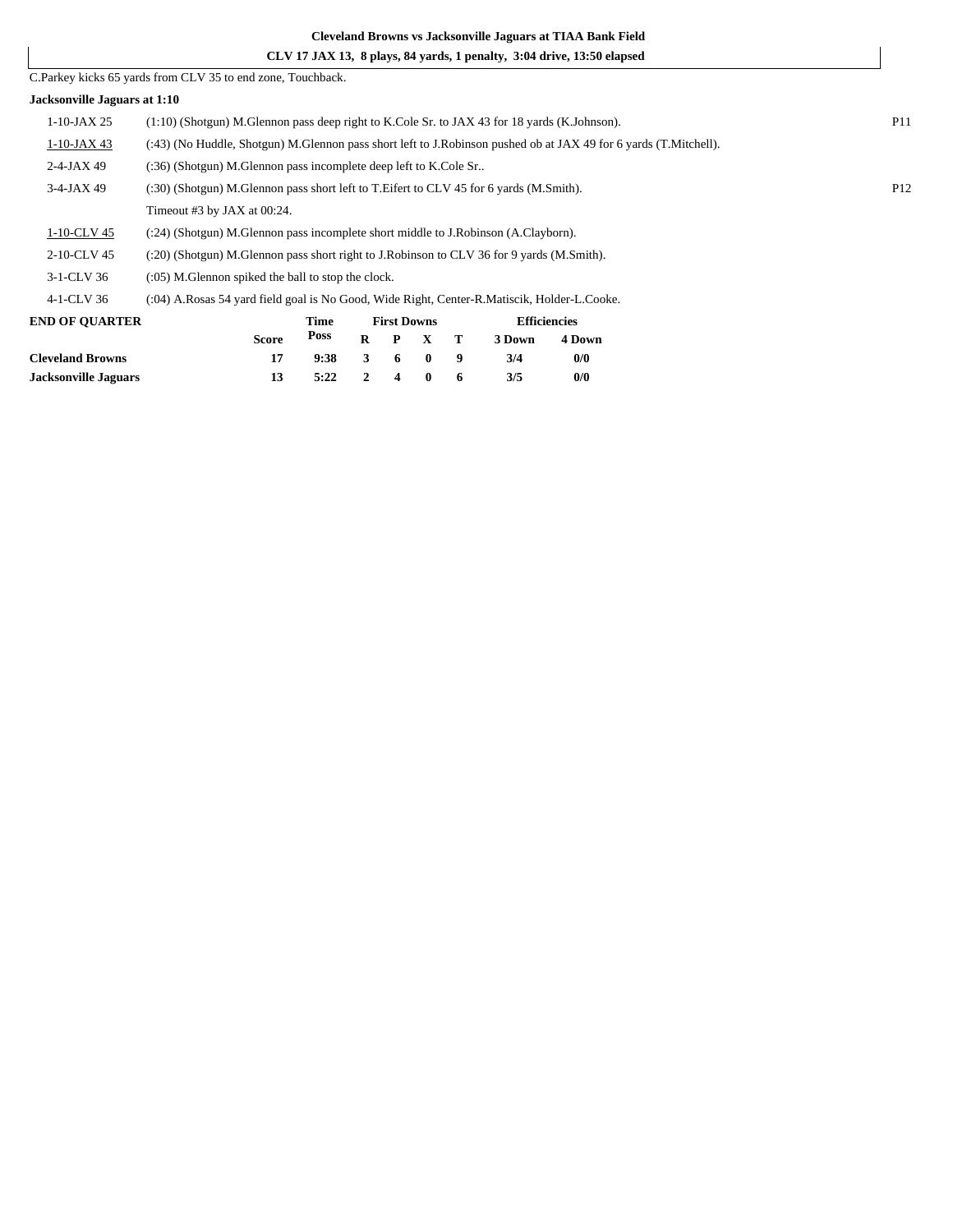## **Play By Play Play Play By Play Third Quarter** 11/29/2020

CLV elects to Receive, and JAX elects to defend the South goal.

L.Cooke kicks 65 yards from JAX 35 to end zone, Touchback.

#### **Cleveland Browns at 15:00**

| 1-10-CLV 25                          | (15:00) B.Mayfield pass short right to H.Bryant to CLV 38 for 13 yards (J.Schobert). FUMBLES (J.Schobert), RECOVERED by JAX-A.Wingard |                 |
|--------------------------------------|---------------------------------------------------------------------------------------------------------------------------------------|-----------------|
| <b>Jacksonville Jaguars at 14:48</b> | at CLV 47. A. Wingard to CLV 30 for 17 yards (R. Higgins).                                                                            |                 |
| 1-10-CLV 30                          | (14:48) (Shotgun) J. Robinson up the middle to CLV 27 for 3 yards (O. Vernon).                                                        |                 |
| 2-7-CLV 27                           | (14:16) J. Robinson up the middle to CLV 25 for 2 yards (S. Richardson).                                                              |                 |
| 3-5-CLV 25                           | (13:46) (Shotgun) M.Glennon scrambles up the middle to CLV 21 for 4 yards (B.Goodson).                                                |                 |
| 4-1-CLV 21                           | (12:51) M.Glennon pass short right to J.Robinson pushed ob at CLV 7 for 14 yards (M.Smith).                                           | P13             |
| 1-7-CLV 7                            | (12:22) (Shotgun) J.Robinson up the middle to CLV 2 for 5 yards (C.Malveaux).                                                         |                 |
| 2-2-CLV 2                            | (11:47) (Shotgun) M.Glennon pass short right to T.Eifert for 2 yards, TOUCHDOWN.                                                      | P <sub>14</sub> |
|                                      | A.Rosas extra point is GOOD, Center-R.Matiscik, Holder-L.Cooke.                                                                       |                 |
|                                      | PENALTY on CLV-O.Vernon, Defensive Offside, 1 yard, enforced at CLV 15 - No Play.                                                     |                 |
|                                      | TWO-POINT CONVERSION ATTEMPT. M.Glennon pass to K.Cole Sr. is incomplete. ATTEMPT FAILS.                                              |                 |
|                                      | CLV 17 JAX 19, 6 plays, 30 yards, 3:07 drive, 3:19 elapsed                                                                            |                 |
|                                      | L.Cooke kicks 61 yards from JAX 35 to CLV 4. D.Johnson to CLV 36 for 32 yards (D.Ozigbo).                                             |                 |
|                                      | Cleveland Browns at 11:41, (1st play from scrimmage 11:31)                                                                            |                 |
| 1-10-CLV 36                          | (11:31) B. Mayfield pass short right to A. Hooper to CLV 40 for 4 yards (D. Costin).                                                  |                 |
| 2-6-CLV 40                           | (10:59) N.Chubb left end to CLV 47 for 7 yards (D.Costin; M.Jack).                                                                    | R14             |
| 1-10-CLV 47                          | (10:24) B.Mayfield pass incomplete short right.                                                                                       |                 |
|                                      | PENALTY on CLV-B.Mayfield, Intentional Grounding, 11 yards, enforced between downs.                                                   |                 |
| 2-21-CLV 36                          | (10:18) (Shotgun) B. Mayfield pass short left to N. Chubb pushed ob at CLV 41 for 5 yards (T. Herndon).                               |                 |
| 3-16-CLV 41                          | (9:36) (Shotgun) B.Mayfield pass short middle to R.Higgins to JAX 44 for 15 yards (T.Herndon).                                        |                 |
| $4-1-JAX44$                          | (8.56) B. Mayfield pass short left to K. Hodge ran ob at JAX 34 for 10 yards.                                                         | P <sub>15</sub> |
| 1-10-JAX 34                          | $(8:20)$ N.Chubb right end to JAX 28 for 6 yards $(T.Bryan)$ .                                                                        |                 |
| $2-4-JAX28$                          | (7:42) N.Chubb up the middle to JAX 26 for 2 yards (T.Bryan; M.Jack).                                                                 |                 |
| $3-2-JAX26$                          | (6:57) (Shotgun) B.Mayfield pass incomplete deep left to K.Hunt.                                                                      |                 |
| $4-2-JAX26$                          | (6:50) C.Parkey 45 yard field goal is GOOD, Center-C.Hughlett, Holder-J.Gillan.                                                       |                 |
|                                      | CLV 20 JAX 19, 10 plays, 38 yards, 4:56 drive, 8:15 elapsed                                                                           |                 |
|                                      | C.Parkey kicks 61 yards from CLV 35 to JAX 4. N.Cottrell to JAX 20 for 16 yards (M.Stewart Jr.).                                      |                 |
|                                      | Jacksonville Jaguars at 6:45, (1st play from scrimmage 6:40)                                                                          |                 |
| $1-10$ -JAX 20                       | $(6:40)$ J. Robinson up the middle to JAX 22 for 2 yards (M. Wilson).                                                                 |                 |
| $2-8-JAX 22$                         | (6:03) (Shotgun) M.Glennon pass short right to K.Cole Sr. to JAX 28 for 6 yards (T.Mitchell).                                         |                 |
| $3-2-JAX28$                          | (5:20) M.Glennon pass deep right to C.Johnson to JAX 48 for 20 yards (B.Goodson).                                                     | P <sub>15</sub> |
| $1-10$ -JAX 48                       | (4:41) (Shotgun) J.Robinson right guard to 50 for 2 yards (B.Goodson).                                                                |                 |
| $2 - 8 - 50$                         | (4:03) (Shotgun) M.Glennon pass short left to J.Robinson pushed ob at CLV 46 for 4 yards (K.Joseph).                                  |                 |
| 3-4-CLV 46                           | (3:24) (Shotgun) M.Glennon pass incomplete short left to C.Johnson.                                                                   |                 |
| 4-4-CLV 46                           | (3:19) L.Cooke punts 40 yards to CLV 6, Center-R.Matiscik. D.Peoples-Jones pushed ob at CLV 10 for 4 yards (N.Cottrell).              |                 |
| <b>Cleveland Browns at 3:10</b>      |                                                                                                                                       |                 |
| 1-10-CLV 10                          | (3:10) N.Chubb up the middle to CLV 23 for 13 yards (J.Schobert).                                                                     | R <sub>16</sub> |
| $1-10$ -CLV 23                       | $(2:30)$ N.Chubb left end to JAX 48 for 29 yards $(J.Wilson)$ .                                                                       | R17             |
| $1-10$ -JAX 48                       | (1:43) B.Mayfield pass incomplete short left.                                                                                         |                 |
| 2-10-JAX 48                          | (1:35) B. Mayfield pass short right to J. Landry to JAX 34 for 14 yards (L. Barcoo).                                                  | P18             |
| $1 - 10 - JAX 34$                    | (:48) K. Hunt left end to JAX 7 for 27 yards (J. Wilson).                                                                             | R <sub>19</sub> |
| $1-7-JAX7$                           | (:01) (Shotgun) PENALTY on JAX-A.Lynch, Neutral Zone Infraction, 4 yards, enforced at JAX 7 - No Play.                                |                 |
| <b>END OF QUARTER</b>                | <b>First Downs</b><br><b>Efficiencies</b><br>Time<br>Poss<br><b>Score</b><br>R<br>P<br>X<br>т<br>3 Down<br>4 Down                     |                 |

|                         | <b>Score</b> |                            |  |  | Poss R P X T 3Down | 4 Dow |
|-------------------------|--------------|----------------------------|--|--|--------------------|-------|
| <b>Cleveland Browns</b> | 20           | $8:18$ 4 2 0 6             |  |  | 0/2                | 1/1   |
| Jacksonville Jaguars    |              | $6:42 \t 0 \t 3 \t 0 \t 3$ |  |  | 1/3                | 1/1   |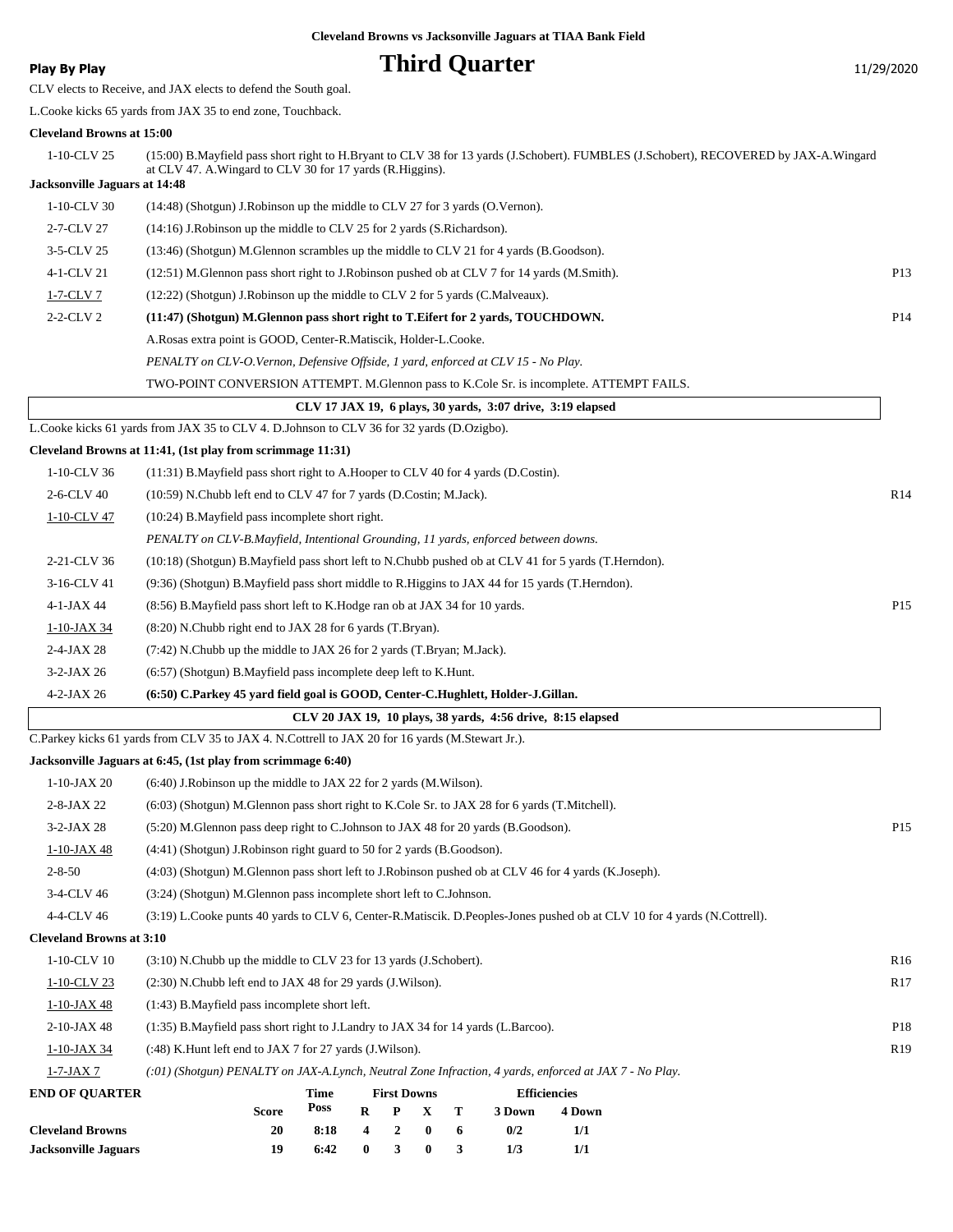**Play By Play Ry Play Fourth Quarter** 11/29/2020

| Play by Play                     | val di vuu ki                                                                                                                                                                                                                                                          | 11/ <i>29</i> /2020 |
|----------------------------------|------------------------------------------------------------------------------------------------------------------------------------------------------------------------------------------------------------------------------------------------------------------------|---------------------|
| Cleveland Browns continued.      |                                                                                                                                                                                                                                                                        |                     |
| $1-3-JAX3$                       | (15:00) N.Chubb up the middle to JAX 1 for 2 yards (D.Hamilton).                                                                                                                                                                                                       |                     |
| $2-1-JAX1$                       | (14:27) B. Mayfield pass incomplete short middle to H. Bryant (A. Wingard).<br>Cleveland challenged the incomplete pass ruling, and the play was Upheld. The ruling on the field stands. (Timeout #1.)                                                                 |                     |
| $3-1-JAX$ 1                      | (14:20) N.Chubb right end for 1 yard, TOUCHDOWN.                                                                                                                                                                                                                       | R20                 |
|                                  | C.Parkey extra point is GOOD, Center-C.Hughlett, Holder-J.Gillan.                                                                                                                                                                                                      |                     |
|                                  | CLV 27 JAX 19, 8 plays, 90 yards, 1 penalty, 3:57 drive, 0:47 elapsed                                                                                                                                                                                                  |                     |
|                                  | C.Parkey kicks 65 yards from CLV 35 to end zone, Touchback.                                                                                                                                                                                                            |                     |
| Jacksonville Jaguars at 14:13    |                                                                                                                                                                                                                                                                        |                     |
| $1-10-JAX 25$                    | (14:13) (Shotgun) M.Glennon pass short right to L.Shenault Jr. to JAX 38 for 13 yards (T.Mitchell).                                                                                                                                                                    | P <sub>16</sub>     |
| $1-10-JAX38$                     | (13:34) (Shotgun) J.Robinson up the middle to JAX 49 for 11 yards (J.Elliott).                                                                                                                                                                                         | R <sub>17</sub>     |
| 1-10-JAX 49                      | (12:56) J.Robinson up the middle to CLV 48 for 3 yards (L.Ogunjobi; J.Phillips).                                                                                                                                                                                       |                     |
| 2-7-CLV 48                       | (12:17) (Shotgun) M.Glennon pass incomplete short right to L.Shenault Jr. (S.Richardson). Cleveland 98 batted the ball at the line of scrimmage.                                                                                                                       |                     |
| 3-7-CLV 48                       | (12:13) (Shotgun) M.Glennon pass incomplete short middle to C.Johnson.                                                                                                                                                                                                 |                     |
| 4-7-CLV 48                       | (12:09) L.Cooke punts 46 yards to CLV 2, Center-R.Matiscik, downed by JAX-B.Watson.                                                                                                                                                                                    |                     |
| <b>Cleveland Browns at 11:59</b> |                                                                                                                                                                                                                                                                        |                     |
| $1-10$ -CLV 2                    | $(11:59)$ K. Hunt up the middle to CLV 2 for no gain (B. Watson).                                                                                                                                                                                                      |                     |
| 2-10-CLV 2                       | (11:23) K.Hunt right end to CLV 9 for 7 yards (M.Jack; B.Watson). JAX-K.Correa was injured during the play. His return is Probable.                                                                                                                                    |                     |
|                                  | PENALTY on CLV-J.Tretter, Offensive Holding, 1 yard, enforced at CLV 2 - No Play.                                                                                                                                                                                      |                     |
| 2-11-CLV 1                       | (10:55) B.Mayfield pass short middle to J.Landry to CLV 20 for 19 yards (J.Schobert).                                                                                                                                                                                  | P <sub>21</sub>     |
| 1-10-CLV 20                      | $(10:14)$ K. Hunt left end to CLV 22 for 2 yards (M. Jack).                                                                                                                                                                                                            |                     |
| 2-8-CLV 22                       | (9:30) (Shotgun) B.Mayfield pass short middle to J.Landry to CLV 41 for 19 yards (A.Wingard; B.Watson).                                                                                                                                                                | P <sub>22</sub>     |
| 1-10-CLV 41                      | (8:44) N.Chubb up the middle to CLV 48 for 7 yards (B.Watson).                                                                                                                                                                                                         |                     |
| 2-3-CLV 48                       | (7.57) N.Chubb up the middle to JAX 31 for 21 yards (L.Barcoo; A.Wingard).                                                                                                                                                                                             | R <sub>23</sub>     |
| $1-10$ -JAX 31                   | (7:09) K.Hunt left end to JAX 23 for 8 yards (J.Giles-Harris; L.Barcoo).                                                                                                                                                                                               |                     |
| $2 - 2 - JAX 23$<br>$3-1-JAX$ 22 | (6:22) K.Hunt left end to JAX 23 for no gain (A.Lynch).<br>Cleveland challenged the runner was down by contact ruling, and the play was REVERSED.<br>K. Hunt left end to JAX 22 for 1 yard (A. Wingard).<br>(5:48) B. Mayfield pass incomplete short right to K. Hunt. |                     |
| 4-1-JAX 22                       | (5:42) K.Hunt up the middle to JAX 22 for no gain (A.Gotsis).                                                                                                                                                                                                          |                     |
| Jacksonville Jaguars at 5:29     |                                                                                                                                                                                                                                                                        |                     |
| $1-10-JAX 22$                    | (5:29) (Shotgun) M.Glennon pass incomplete deep middle to C.Johnson.                                                                                                                                                                                                   |                     |
| 2-10-JAX 22                      | (5:23) (Shotgun) M.Glennon pass short middle to J.O'Shaughnessy to JAX 32 for 10 yards (K.Joseph).                                                                                                                                                                     | P <sub>18</sub>     |
| 1-10-JAX 32                      | (4:49) (Shotgun) M.Glennon pass incomplete deep right to J.O'Shaughnessy (M.Wilson).                                                                                                                                                                                   |                     |
| 2-10-JAX 32                      | (4:44) (Shotgun) M.Glennon pass short middle to C.Johnson to JAX 49 for 17 yards (K.Johnson).                                                                                                                                                                          | P <sub>19</sub>     |
| $1 - 10 - JAX49$                 | (4:06) (Shotgun) J.Robinson up the middle pushed ob at CLV 24 for 27 yards (T.Mitchell).                                                                                                                                                                               | R20                 |
| 1-10-CLV 24                      | (3:57) (Shotgun) M.Glennon pass incomplete deep middle to T.Eifert [O.Vernon].                                                                                                                                                                                         |                     |
| 2-10-CLV 24                      | (3:51) (Shotgun) M.Glennon spiked the ball to stop the clock.                                                                                                                                                                                                          |                     |
| 3-10-CLV 24                      | (3:48) (Shotgun) M.Glennon pass incomplete deep middle to J.O'Shaughnessy.                                                                                                                                                                                             |                     |
|                                  | Timeout #2 by CLV at 03:43.                                                                                                                                                                                                                                            |                     |
| 4-10-CLV 24                      | (3:43) (Shotgun) M.Glennon sacked at CLV 34 for -10 yards (sack split by O.Vernon and A.Clayborn).                                                                                                                                                                     |                     |
|                                  | PENALTY on CLV-O. Vernon, Lowering the Head to Initiate Contact, 12 yards, enforced at CLV 24 - No Play.                                                                                                                                                               | X21                 |
| 1-10-CLV 12                      | (3:37) M. Glennon pass short middle to J. O'Shaughnessy to CLV 5 for 7 yards (K. Joseph; A. Sendejo).                                                                                                                                                                  |                     |
|                                  |                                                                                                                                                                                                                                                                        |                     |
| $2-3$ -CLV 5                     | (2:57) (Shotgun) PENALTY on JAX-A.Cann, False Start, 5 yards, enforced at CLV 5 - No Play.                                                                                                                                                                             |                     |
| 2-8-CLV 10                       | (2:56) J.Robinson up the middle to CLV 4 for 6 yards (M.Wilson).                                                                                                                                                                                                       |                     |
| $3-2$ -CLV 4                     | (2:22) (Shotgun) J.Robinson up the middle for 4 yards, TOUCHDOWN.                                                                                                                                                                                                      | R <sub>22</sub>     |
|                                  | (Pass formation) TWO-POINT CONVERSION ATTEMPT. M.Glennon pass to C.Johnson is incomplete. ATTEMPT FAILS.                                                                                                                                                               |                     |
|                                  | CLV 27 JAX 25, 11 plays, 78 yards, 1 penalty, 3:15 drive, 12:46 elapsed                                                                                                                                                                                                |                     |

L.Cooke kicks 65 yards from JAX 35 to end zone, Touchback.

#### **Cleveland Browns at 2:14**

1-10-CLV 25 (2:14) N.Chubb right end to CLV 37 for 12 yards (J.Giles-Harris). JAX-D.Hamilton was injured during the play. He is Out. R24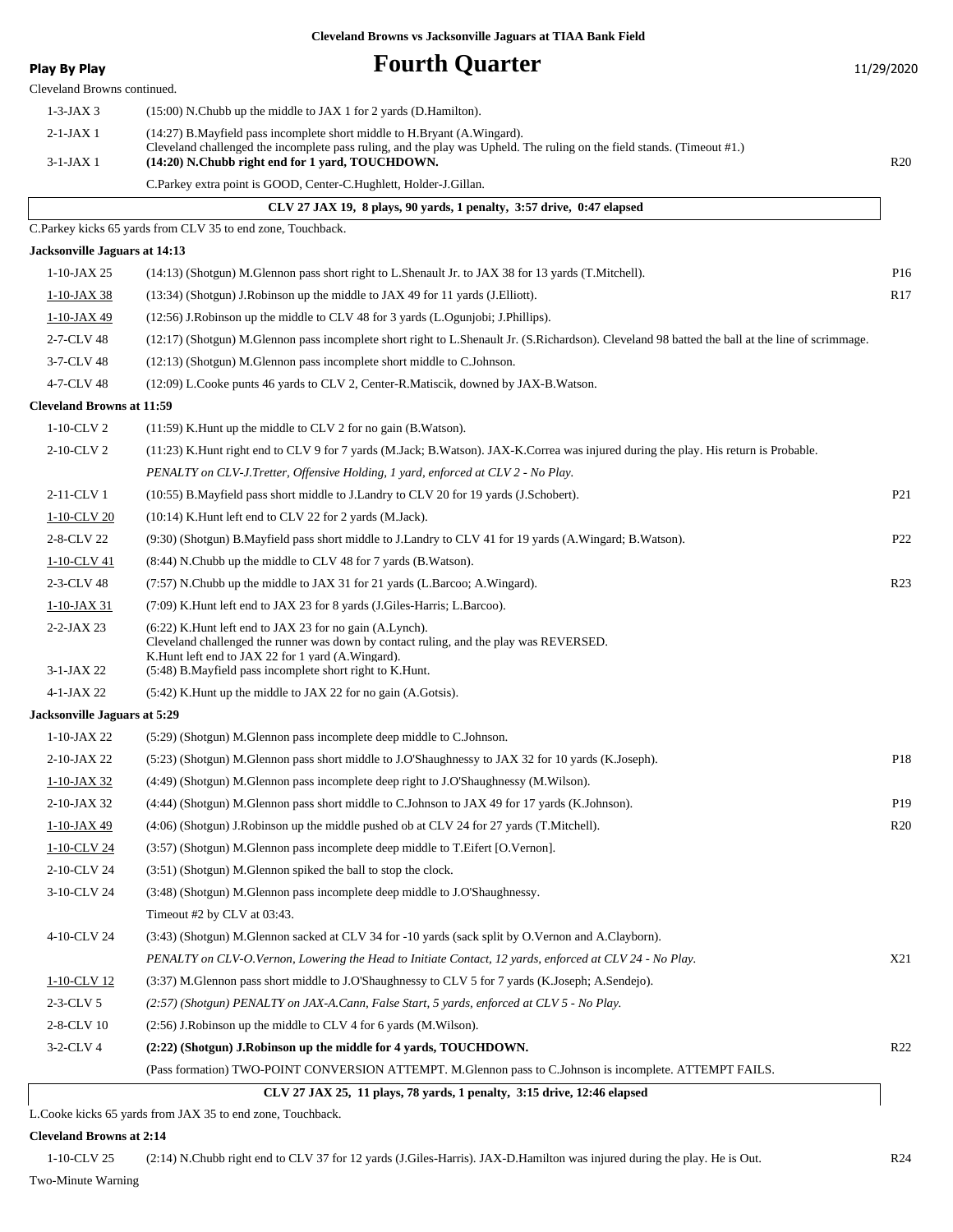| 1-10-CLV 37                                                                      | $(2:00)$ N.Chubb right end to CLV 41 for 4 yards $(A.Gotsis)$ .            |                                                                                                                                                                                                                                                                                                     |      |          |                    |              |    |        |                     |  |  |  |  |
|----------------------------------------------------------------------------------|----------------------------------------------------------------------------|-----------------------------------------------------------------------------------------------------------------------------------------------------------------------------------------------------------------------------------------------------------------------------------------------------|------|----------|--------------------|--------------|----|--------|---------------------|--|--|--|--|
|                                                                                  | Timeout #1 by JAX at $01:55$ .                                             |                                                                                                                                                                                                                                                                                                     |      |          |                    |              |    |        |                     |  |  |  |  |
| 2-6-CLV 41                                                                       | $(1:55)$ B. Mayfield scrambles left end to CLV 45 for 4 yards (B. Watson). |                                                                                                                                                                                                                                                                                                     |      |          |                    |              |    |        |                     |  |  |  |  |
|                                                                                  | Timeout #2 by JAX at $01:43$ .                                             |                                                                                                                                                                                                                                                                                                     |      |          |                    |              |    |        |                     |  |  |  |  |
| 3-2-CLV 45<br>(1:43) (Shotgun) N.Chubb right end to CLV 48 for 3 yards (M.Jack). |                                                                            |                                                                                                                                                                                                                                                                                                     |      |          |                    |              |    |        |                     |  |  |  |  |
|                                                                                  |                                                                            | PENALTY on CLV-J.Tretter, Offensive Holding, 10 yards, enforced at CLV 45 - No Play.                                                                                                                                                                                                                |      |          |                    |              |    |        |                     |  |  |  |  |
| 3-12-CLV 35                                                                      | return is Questionable.                                                    | (1:37) (Shotgun) B.Mayfield pass short left to N.Chubb to CLV 48 for 13 yards (J.Schobert). JAX-B.Watson was injured during the play. His<br>P <sub>25</sub><br>Timeout #3 by JAX at 01:25. The Jaguars were charged a timeout due to the injury on the previous play being inside two (2) minutes. |      |          |                    |              |    |        |                     |  |  |  |  |
| 1-10-CLV 48                                                                      | $(1:25)$ B. Mayfield kneels to CLV 47 for $-1$ yards.                      |                                                                                                                                                                                                                                                                                                     |      |          |                    |              |    |        |                     |  |  |  |  |
| 2-11-CLV 47                                                                      | (:43) B. Mayfield kneels to CLV 46 for -1 yards.                           |                                                                                                                                                                                                                                                                                                     |      |          |                    |              |    |        |                     |  |  |  |  |
| 3-12-CLV 46                                                                      | (:26) B. Mayfield kneels to CLV 45 for -1 yards.                           |                                                                                                                                                                                                                                                                                                     |      |          |                    |              |    |        |                     |  |  |  |  |
| <b>END OF OUARTER</b>                                                            |                                                                            |                                                                                                                                                                                                                                                                                                     | Time |          | <b>First Downs</b> |              |    |        | <b>Efficiencies</b> |  |  |  |  |
|                                                                                  |                                                                            | <b>Score</b>                                                                                                                                                                                                                                                                                        | Poss | $\bf{R}$ | $\mathbf{P}$       | $\mathbf{x}$ | т  | 3 Down | 4 Down              |  |  |  |  |
| <b>Cleveland Browns</b>                                                          |                                                                            | 27                                                                                                                                                                                                                                                                                                  | 9:31 | 3        | $\mathbf{3}$       | $\bf{0}$     | -6 | 2/4    | 0/1                 |  |  |  |  |
| <b>Jacksonville Jaguars</b>                                                      |                                                                            | 25                                                                                                                                                                                                                                                                                                  | 5:29 | 3        | 3                  | 1            | 7  | 1/3    | 0/0                 |  |  |  |  |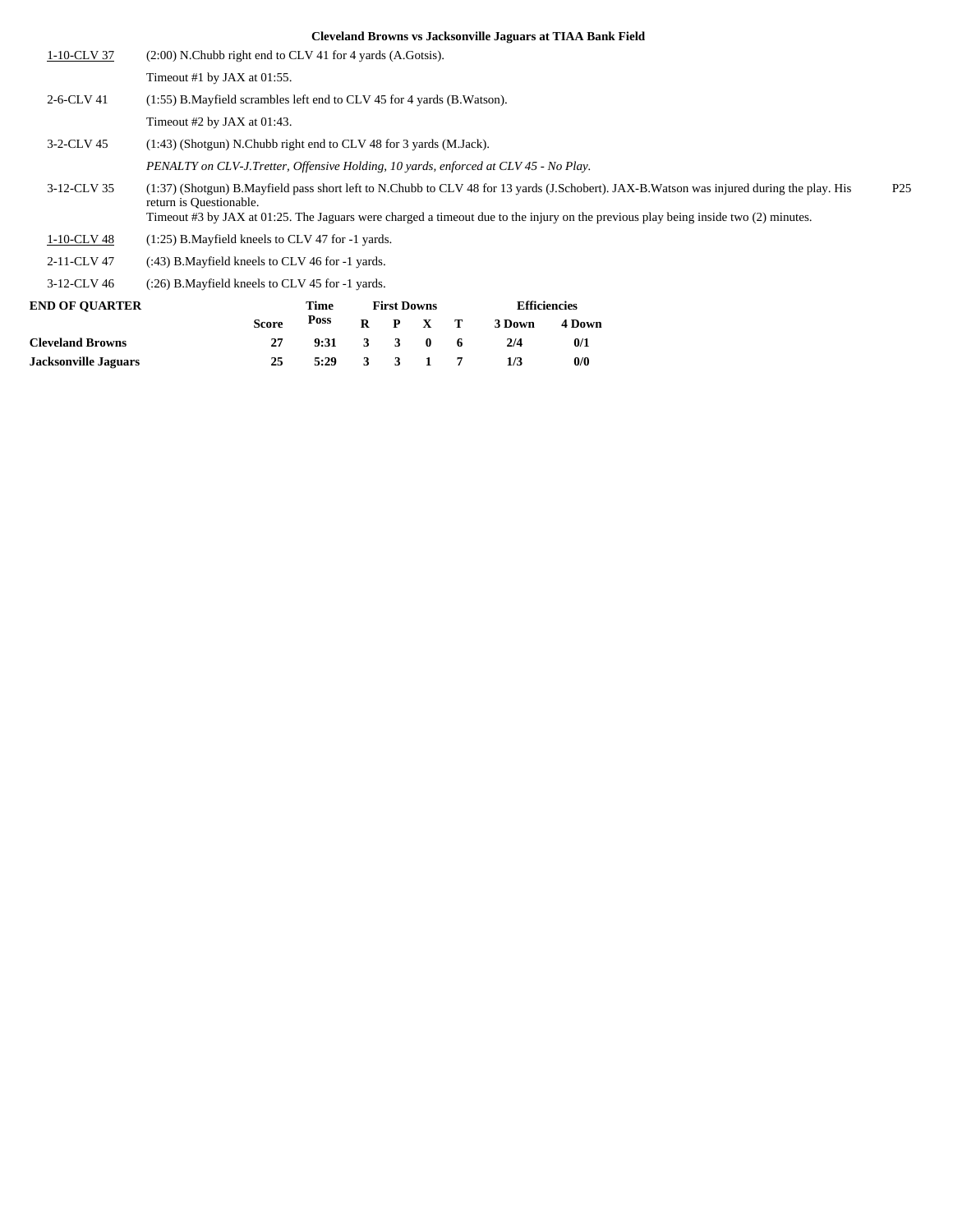# **Miscellaneous Statistics Report**

**Cleveland Browns vs Jacksonville Jaguars**

**11/29/2020 at TIAA Bank Field**

### **Ten Longest Plays for Cleveland Browns**

| Yards | 0tr | <b>Play Start</b>        | <b>Play Description</b>                                                                                                                             |
|-------|-----|--------------------------|-----------------------------------------------------------------------------------------------------------------------------------------------------|
| 29    |     | 3 1-10-CLV 23            | (2:30) N.Chubb left end to JAX 48 for 29 yards (J.Wilson).                                                                                          |
| 27    |     | $2 \t2 - 6 - JAX 43$     | (10:01) B. Mayfield pass deep middle to J. Landry to JAX 16 for 27 yards (J. Scott).                                                                |
| 27    |     | 3 1-10-JAX 34            | (:48) K.Hunt left end to JAX 7 for 27 yards (J.Wilson).                                                                                             |
| 23    |     | 2 2-1-CLV 36             | (2:40) B.Mayfield pass deep left to J.Landry to JAX 41 for 23 yards (J.Wilson).<br>Penalty on JAX-J. Wilson, Defensive Pass Interference, declined. |
| 21    |     | 1-10-CLV 45              | (6:26) B.Mayfield pass short left to J.Landry pushed ob at JAX 34 for 21 yards (J.Schobert).                                                        |
| 21    |     | 4 2-3-CLV 48             | (7:57) N.Chubb up the middle to JAX 31 for 21 yards (L.Barcoo; A.Wingard).                                                                          |
| 19    |     | 4 2-11-CLV 1             | (10:55) B. Mayfield pass short middle to J. Landry to CLV 20 for 19 yards (J. Schobert).                                                            |
| 19    |     | 4 2-8-CLV 22             | (9:30) (Shotgun) B.Mayfield pass short middle to J.Landry to CLV 41 for 19 yards (A.Wingard; B.Watson).                                             |
| 17    |     | 2 3-10-CLV 36            | (11:24) (Shotgun) B.Mayfield pass short middle to K.Hodge to JAX 47 for 17 yards (J.Scott).                                                         |
| 15    |     | $2 \quad 3 - 6 - JAX 37$ | (1:55) (Shotqun) B.Mayfield pass short middle to J.Landry to JAX 22 for 15 yards (J.Scott).                                                         |
|       |     |                          | Ten Longest Plays for Jacksonville Jaguars                                                                                                          |

|  |        |    | . CH EVINGS, I IGTS TOI SUCKSONTHIIC SUGGUIS |    |  |  |
|--|--------|----|----------------------------------------------|----|--|--|
|  |        |    |                                              |    |  |  |
|  | $\sim$ | -- |                                              | -- |  |  |

| Yards | <b>Otr</b> | <b>Play Start</b>          | <b>Play Description</b>                                                                                 |
|-------|------------|----------------------------|---------------------------------------------------------------------------------------------------------|
| 46    |            | 1-10-CLV 46                | (4:25) M. Glennon pass deep left to C. Johnson for 46 yards, TOUCHDOWN.                                 |
| 27    | 4          | 1-10-JAX 49                | (4:06) (Shotgun) J.Robinson up the middle pushed ob at CLV 24 for 27 yards (T.Mitchell).                |
| 20    |            | $2 \quad 1 - 10 - JAX\ 23$ | (6:57) M.Glennon pass short right to K.Cole Sr. to JAX 43 for 20 yards (K.Johnson).                     |
| 20    |            | 3 3-2-JAX 28               | (5:20) M.Glennon pass deep right to C.Johnson to JAX 48 for 20 yards (B.Goodson).                       |
| 18    | 2          | 1-10-JAX 25                | (1:10) (Shotqun) M.Glennon pass deep right to K.Cole Sr. to JAX 43 for 18 yards (K.Johnson).            |
| 17    | 4          | 2-10-JAX 32                | (4:44) (Shotgun) M.Glennon pass short middle to C.Johnson to JAX 49 for 17 yards (K.Johnson).           |
| 15    |            | 1-10-JAX 25                | (3:40) (Shotgun) J.Robinson up the middle to JAX 40 for 15 yards (K.Joseph).                            |
| 14    |            | 3 4-1-CLV 21               | (12:51) M.Glennon pass short right to J.Robinson pushed ob at CLV 7 for 14 yards (M.Smith).             |
| 13    |            | 1-10-JAX 40                | (3:07) (Shotgun) J.Robinson up the middle to CLV 47 for 13 yards (T.Mitchell).                          |
| 13    |            | 2-6-CLV 43                 | (1:47) (Shotqun) M.Glennon pass short middle to C.Johnson to CLV 30 for 13 yards (T.Thomas) [O.Vernon]. |

|                                   | <b>Touchdown Scoring Information</b> | <b>Offense</b> |              | <b>Defense</b> Special Teams |  |  |  |
|-----------------------------------|--------------------------------------|----------------|--------------|------------------------------|--|--|--|
| <b>VISITOR</b>                    | Cleveland Browns                     |                |              |                              |  |  |  |
| <b>HOME</b>                       | Jacksonville Jaquars                 |                | $\mathbf{u}$ |                              |  |  |  |
| <b>Player Scoring Information</b> |                                      |                |              |                              |  |  |  |

|            | -           |     |              |                        |   |                          |   |           |            |    |              |             |              |      |        |
|------------|-------------|-----|--------------|------------------------|---|--------------------------|---|-----------|------------|----|--------------|-------------|--------------|------|--------|
|            | Club Player | TD. | Rush<br>TD   | <b>Rec KO TD</b><br>TD |   | <b>Punt Int TD</b><br>TD |   | Fum<br>TD | Misc<br>TD | FG | XP           | 2Pt<br>Rush | 2Pt<br>Rec   | Sfty | Points |
| <b>CLV</b> | C.Parkey    | 0   | 0            | 0                      | 0 | 0                        | 0 | 0         | 0          |    |              | 0           | $\bf{0}$     | 0    | 9      |
| <b>CLV</b> | N.Chubb     | 0   |              | 0                      | 0 | 0                        | 0 | 0         | 0          | 0  | 0            | 0           | 0            | 0    | 6      |
| <b>CLV</b> | J.Landry    | 0   | 0            |                        |   | 0                        | 0 | 0         | 0          | 0  | 0            | 0           | 0            | 0    | 6      |
| <b>CLV</b> | A.Hooper    | 0   | $\mathbf{0}$ |                        | 0 | 0                        | 0 | 0         | 0          | 0  | $\mathbf{0}$ | 0           | $\mathbf{0}$ | 0    | 6      |
| <b>JAX</b> | A.Rosas     | 0   | 0            | 0                      | 0 | 0                        | 0 | 0         | 0          |    |              | 0           | $\bf{0}$     | 0    |        |
| <b>JAX</b> | J.Robinson  | 0   |              | 0                      | 0 | 0                        | 0 | 0         | 0          | 0  | 0            | 0           | $\bf{0}$     | 0    | 6      |
| <b>JAX</b> | C.Johnson   | 0   | 0            |                        |   | 0                        | 0 | 0         | 0          | 0  | 0            | 0           | $\mathbf{0}$ | 0    | 6      |
| <b>JAX</b> | T.Eifert    | 0   | 0            |                        |   | 0                        | 0 | 0         | 0          | 0  | 0            | 0           | $\Omega$     | 0    | 6      |
|            |             |     |              |                        |   |                          |   |           |            |    |              |             |              |      |        |

| <b>Possession Detail</b>    | <b>First Half</b> |              | <b>Second Half</b> |       | Game    |       |  |  |
|-----------------------------|-------------------|--------------|--------------------|-------|---------|-------|--|--|
|                             | <b>Visitor</b>    | Home         | <b>Visitor</b>     | Home  | Visitor | Home  |  |  |
| Largest Lead                | 4                 |              | 8                  |       | 8       |       |  |  |
| Drives Leading              |                   | $\mathbf{0}$ | 4                  | 0     |         | 0     |  |  |
| Time of Possession Leading  | 6:34              | 0:00         | 12:53              | 0:00  | 19:27   | 0:00  |  |  |
| Largest Deficit             | -3                | $-4$         | $-2$               | -8    | -3      | -8    |  |  |
| Drives Trailing             |                   |              |                    | 4     |         |       |  |  |
| Time of Possession Trailing | 5:59              | 9:02         | 4:56               | 12:11 | 10:55   | 21:13 |  |  |
| Times Score Tied Up         |                   | 0            |                    | 0     |         |       |  |  |
| Lead Changes                |                   | 4            |                    |       |         | 6     |  |  |